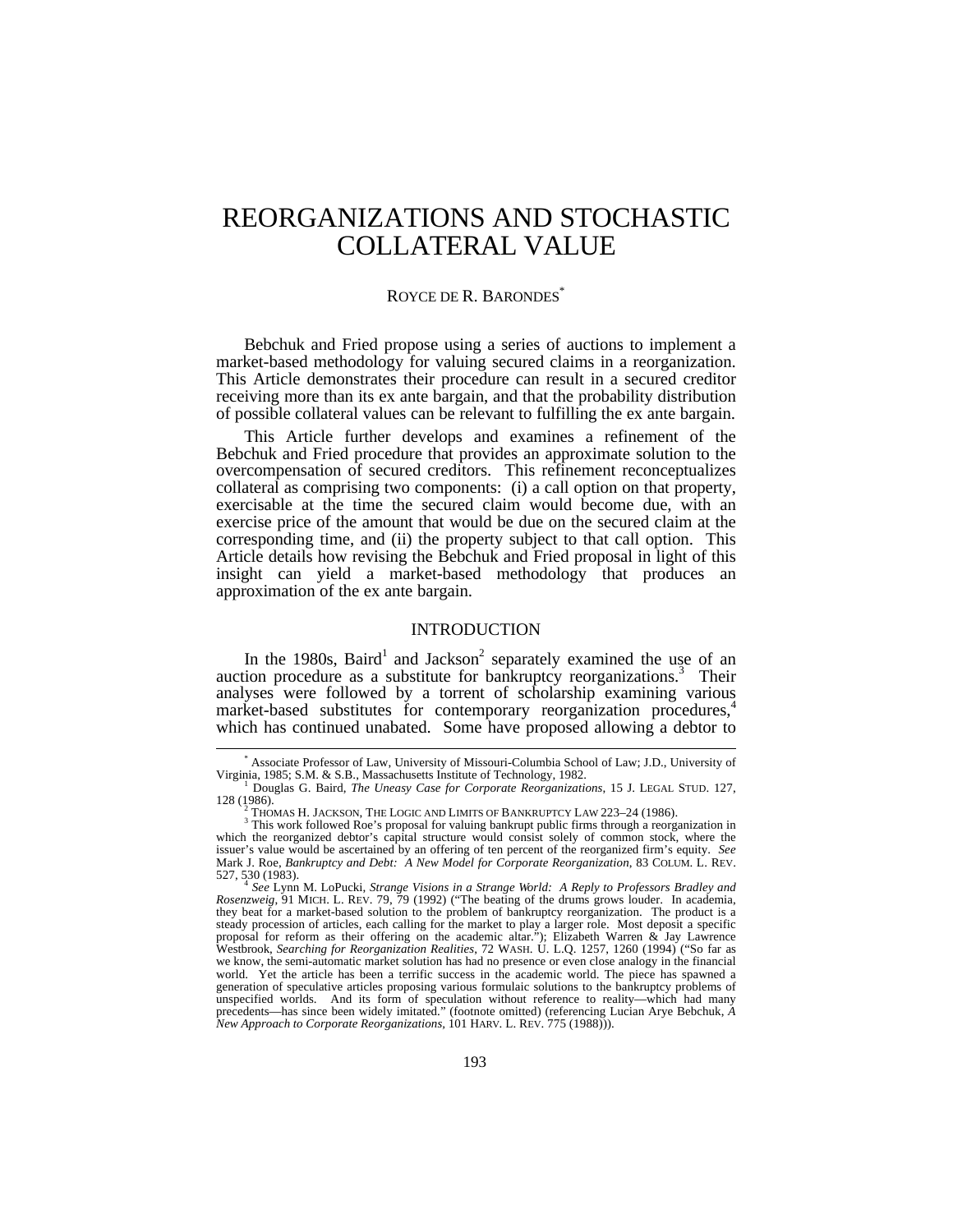select the law that will govern any subsequent bankruptcy.<sup>5</sup> Alternatively, a wealth of recent legal scholarship has proposed different details for marketbased substitutes for current reorganization procedures.<sup>6</sup> For example, Bebchuk proposed effecting reorganizations through issuance of certain options to various holders of claims or interests.<sup>7</sup> Adler and Ayres have recently proposed a market-based solution they term a "dilution mechanism," in which a "court would issue . . . shares in the reorganized firm to the senior claimants and would then solicit schedules of firm offers to buy [from junior claimants] or sell [from senior claimants] at a fixed price," after which transactions in the shares would be effected at the clearing quantity.<sup>8</sup>

All these proposals seek to address a basic valuation problem, in which the holders of claims or interests in a debtor attribute different valuations to the debtor's assets. As Adler and Ayres assert, "[V]aluation is the most hotly contested and debated topic in the realm of corporate bankruptcy  $law<sup>5</sup>$ 

Bankruptcy law has to address various valuation problems. Property values may change during the course of a bankruptcy proceeding. As an illustration of this type of valuation problem, in the case of a post-petition increase in the value of collateral, the law must address whether the secured creditor or other holders of claims or interests should benefit from the

9 *Id.* at 85.

<sup>&</sup>lt;sup>5</sup> See, e.g., Robert K. Rasmussen, *Debtor's Choice: A Menu Approach to Corporate Bankruptcy*, 71 TEX. L. REV. 51, 53–54 (1992) (arguing firms should have the option to select one of a variety of legal options to govern *Contract: A Bankruptcy Paradigm*, 77 TEX. L. REV. 515 (1999) (analyzing favorably the enforceability of certain pre-bankruptcy waivers of specified bankruptcy provisions); Alan Schwartz, *A Contract Theory Approach to Business Bankruptcy*, 107 YALE L.J. 1807, 1819 (1998); Alan Schwartz, *Contracting About Bankruptcy*, 13 J.L. ECON. & ORG. 127, 129 (1997) ("[T]he current ban on contracting for bankruptcy procedures should be repealed.").

Illustrative articles calling for repeal of, or substantial revision to, contemporary reorganization practice include those referenced *infra* notes 7–8, as well as Barry E. Adler, *Bankruptcy and Risk Allocation*, 77 CORNELL L. REV. 439, 489 (1992) (arguing for the repeal of bankruptcy's reorganization provisions); Barry E. Adler, *Financial and Political Theories of American Corporate Bankruptcy*, 45 STAN. L. REV. 311, 323–33 (1993) (proposing a unique type of security as a contractual arrangement that could eliminate the need for reorganizations); James W. Bowers, *Groping and Coping in the Shadow of Murphy's Law: Bankruptcy Theory and the Elementary Economics of Failure*, 88 MICH. L. REV. 2097, 2141 (1990) ("[W]e lack any persuasive theory for why we have or ought to have bankruptcy legislation."); Michael Bradley & Michael Rosenzweig, *The Untenable Case for Chapter 11*, 101 YALE L.J. 1043, 1049 (1992) (providing evidence putatively supporting the conclusion that adoption of the Bankruptcy Code, Bankruptcy Reform Act of 1978, Pub. L. No. 95-598, 92 Stat. 2549, produced a bankruptcy regime that increased the cost of reorganization to shareholders and bondholders, relative to prior law); and Robert G. Hansen & Randall S. Thomas, *Auctions in Bankruptcy: Theoretical Analysis and Practical Guidance*, 18 INT'L REV. L. & ECON. 159, 161–62 (1998) (proposing mandatory liquidating auctions if either a debtor in possession does not file a proposed plan of reorganization within 120 days or the plan is not accepted within sixty days (both being firm deadlines)).

Bebchuk, *supra* note 4. *See also* Lucian Arye Bebchuk, *Chapter 11*, *in* 1 THE NEW PALGRAVE DICTIONARY OF ECONOMICS AND THE LAW 219, 222–23 (Peter Newman ed., 1998).

<sup>8</sup> Barry E. Adler & Ian Ayres, *A Dilution Mechanism for Valuing Corporations in Bankruptcy*, 111 YALE L.J. 83, 101 (2001).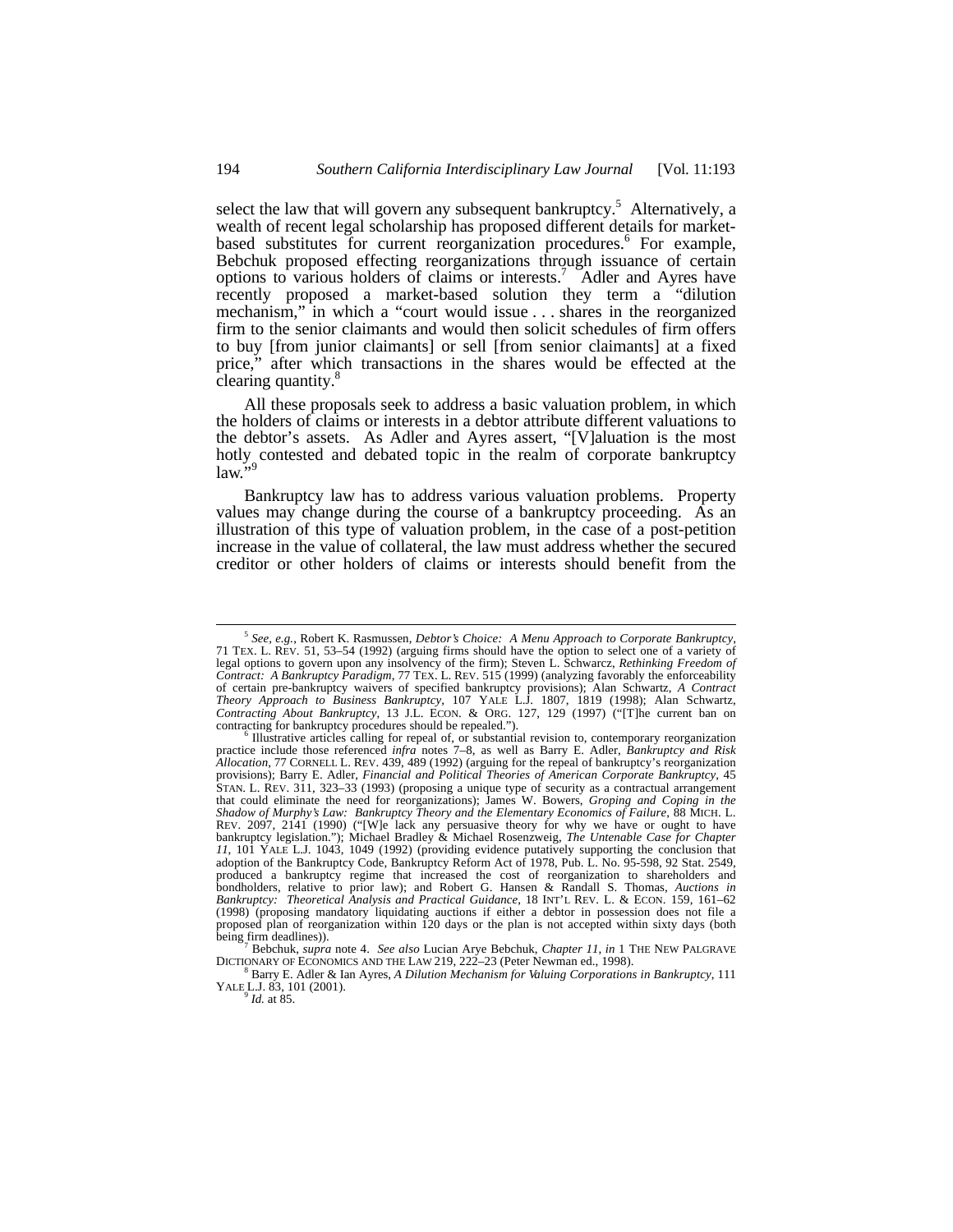increase.<sup>10</sup> As a second example, changes in collateral value can implicate a secured creditor's right to adequate protection under section  $363(e)$ <sup>11</sup>

The preceding valuation issues arise from values that change over time. Courts also have to address valuation of rights having a stochastic (random) component. Future tort claims, e.g., those of asbestos claimants, are one example. $^{12}$ 

The presence of secured claims may create additional valuation issues in implementing a market-based substitute to reorganizations. Valuation of the collateral is required to value a corresponding secured claim. The value to be received by the creditor is limited by the amount of its claim, even if the collateral is worth more than the claim.<sup>13</sup> Where collateral is worth less than the claim it secures, the claim, to the extent of the excess, is unsecured.<sup>14</sup> Thus, implementation of a market-based substitute to current reorganization procedures must value collateral.

Bebchuk and Fried assert, "[I]t has thus far been thought that even under such market-based reforms, collateral value would inevitably continue to be determined the way it is now—through time consuming and costly litigation and bargaining."<sup>15</sup> They further note, "[B]elieving that no market-based approach to valuing collateral was possible, a prominent proponent of the auctions approach had viewed the problem of collateral valuation as one of the main obstacles to implementing market-based reforms in bankruptcy."<sup>16</sup>

Bebchuk and Fried, in a recent article, $17$  propose using a series of auctions to implement a market-based methodology for valuation of secured claims in a reorganization. They repeatedly assert, in various unqualified formulations, their procedure implements the parties' entitlements, $^{18}$  i.e., it respects the ex ante bargain.

<sup>10</sup> *See* David Gray Carlson, *Bifurcation of Undersecured Claims in Bankruptcy*, 70 AM. BANKR.

L.J. 1, 22 (1996) (discussing the implications of *Dewsnup v. Timm*, 502 U.S. 410 (1992)).<br><sup>11</sup> See 11 U.S.C. § 363(e) (2000). The appropriate reference date for determination of adequate<br>protection is unsettled. See 4 COL P. King ed., rev. 15th ed. 2001).

<sup>&</sup>lt;sup>12</sup> See generally David S. Salsburg & Jack F. Williams, *A Statistical Approach to Claims*<br>*Estimation in Bankruptcy*, 32 WAKE FOREST L. REV. 1119 (1997) (providing a statistical methodology for estimating claims). Problems of claim estimation can arise in the context of claim allowance, voting

on reorganization plans, analyzing plan feasibility, and fixing distributions under plans. *See id.* at 1129.<br><sup>13</sup> See generally U.C.C. § 9-608(a) (2001) (corresponds to U.C.C. § 9-504(2) (2000)); 55 AM. JUR.<br>2D *Mortgage* on such claim, and any reasonable fees, costs, or charges provided for under the agreement under which such claim arose." 11 U.S.C. § 506(b).

*See* 11 U.S.C. § 506(a) (2000).

<sup>15</sup> Lucian Arye Bebchuk & Jesse M. Fried, *A New Approach to Valuing Secured Claims in Bankruptcy*, 114 HARV. L. REV. 2386, 2406 (2001).

<sup>16</sup> *Id.* at 2407. *Id.* at 2407.<br><sup>17</sup>*Id.* at 2386–90.<br><sup>18</sup> See id. at 241

See id. at 2419 ("An important advantage of our proposed mechanism is that none of the participants in the bankruptcy proceeding would have any basis for complaining about the value of the secured claim that is generated by the auction of the nonrecourse note. In particular, no secured or unsecured creditor would be able to complain that this determination results in the participant's getting less than that participant's entitlement."); *id.* at 2428, 2436 (to a similar effect); *id.* at 2392 ("We also demonstrate how the procedure could be designed to ensure that secured creditors are neither over- nor undercompensated."); *id.* at 2388–89 ("The proposed mechanism determines secured claims in a way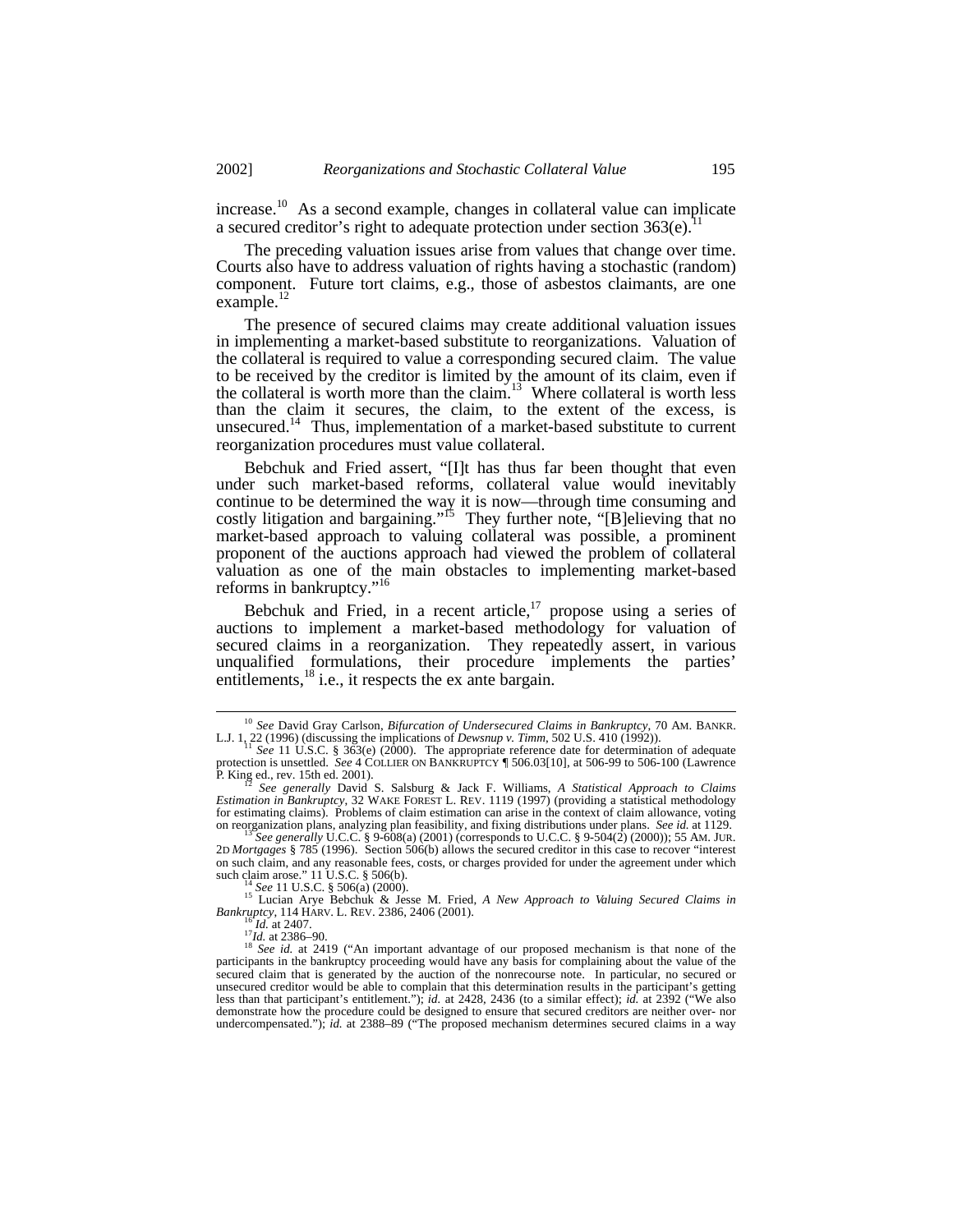It is, no doubt, desirable to produce an accurate estimate in bankruptcy proceedings of the current value of collateral. To implement the ex ante bargain among various creditors, in some circumstances, however, reorganization procedures must wrestle with more complex valuation problems. In particular, where a secured claim is not due and payable, whether at maturity or through a default (but for the bankruptcy proceeding itself), and the underlying collateral has a stochastic value—it has a random component—implementing the ex ante bargain among various creditors can depend on the probability distribution of the collateral value. That is, implementing the ex ante bargain requires information in addition to the expected value of the collateral—information over and above that provided by Bebchuk and Fried's proposed procedure.

The source of this concern can be illustrated with a rather trivial example. Assume a creditor extends a nonrecourse,<sup>19</sup> non-interest-bearing loan, payment on which is due in, and not subject to acceleration before, one year, in a principal amount of \$50. The collateral is a lottery ticket, having a fifty percent chance of paying \$100 in one year and a fifty percent chance of paying nothing.

For ease of exposition, the time value of money and risk aversion will be disregarded. In this case, the value of the collateral today equals the face amount of the loan. One might categorize the loan as fully secured. However, as long as the creditor cannot force its rights to be liquidated by the debtor before maturity (either in or outside bankruptcy), the loan is worth only \$25—half its face amount. If the lottery ticket pays off, which it has a fifty percent likelihood of doing, the creditor will receive \$50. Otherwise, the creditor receives nothing.

This Article is not the first to recognize that a creditor's interest esents a truncated claim in the debtor's assets. Numerous represents a truncated claim in the debtor's assets. commentators use similar examples, albeit in different contexts.<sup>20</sup> This Article uses similar principles to address the valuation of claims, and, in particular, secured claims that would not be in default but for a bankruptcy proceeding (and, perhaps, other secured claims, any default under which can be cured during a reorganization). Four contributions are made in this Article. First, this Article demonstrates proper valuation of collateral is not

that gives no participant a basis for complaining that secured creditors are either over- or undercompensated.").

A nonrecourse obligation is a secured claim in which, by contract, the creditor cannot require assets other than the collateral be used to satisfy the claim. *See* BLACK'S LAW DICTIONARY 1080 (7th ed. 1999). <sup>20</sup> *See, e.g.*, Baird, *supra* note 1, at 131–32 (noting an incentive of junior claimants to postpone

resolution of bankruptcy proceedings to prevent freezing of asset valuations); Douglas G. Baird & Thomas H. Jackson, *Bargaining After the Fall and the Contours of the Absolute Priority Rule*, 55 U. CHI. L. REV. 738, 750–52 (1988); Thomas H. Jackson & Robert E. Scott, *On the Nature of Bankruptcy: An Essay on Bankruptcy Sharing and the Creditors' Bargain*, 75 VA. L. REV. 155, 159 n.6 (1989) (providing a similar example). *See generally* G. Mitu Gulati, William A. Klein, & Eric M. Zolt, *Connected Contracts*, 47 UCLA L. REV. 887, 901–02 (2000) (discussing how alteration of variance can affect rights among claimants having different priorities); Lynn M. LoPucki & William C. Whitford, *Corporate Governance in the Bankruptcy Reorganization of Large, Publicly Held Companies*, 141 U. PA. L. REV. 669, 772–74 (1993) (stating there commonly will be multiple "residual" owners of a firm being reorganized).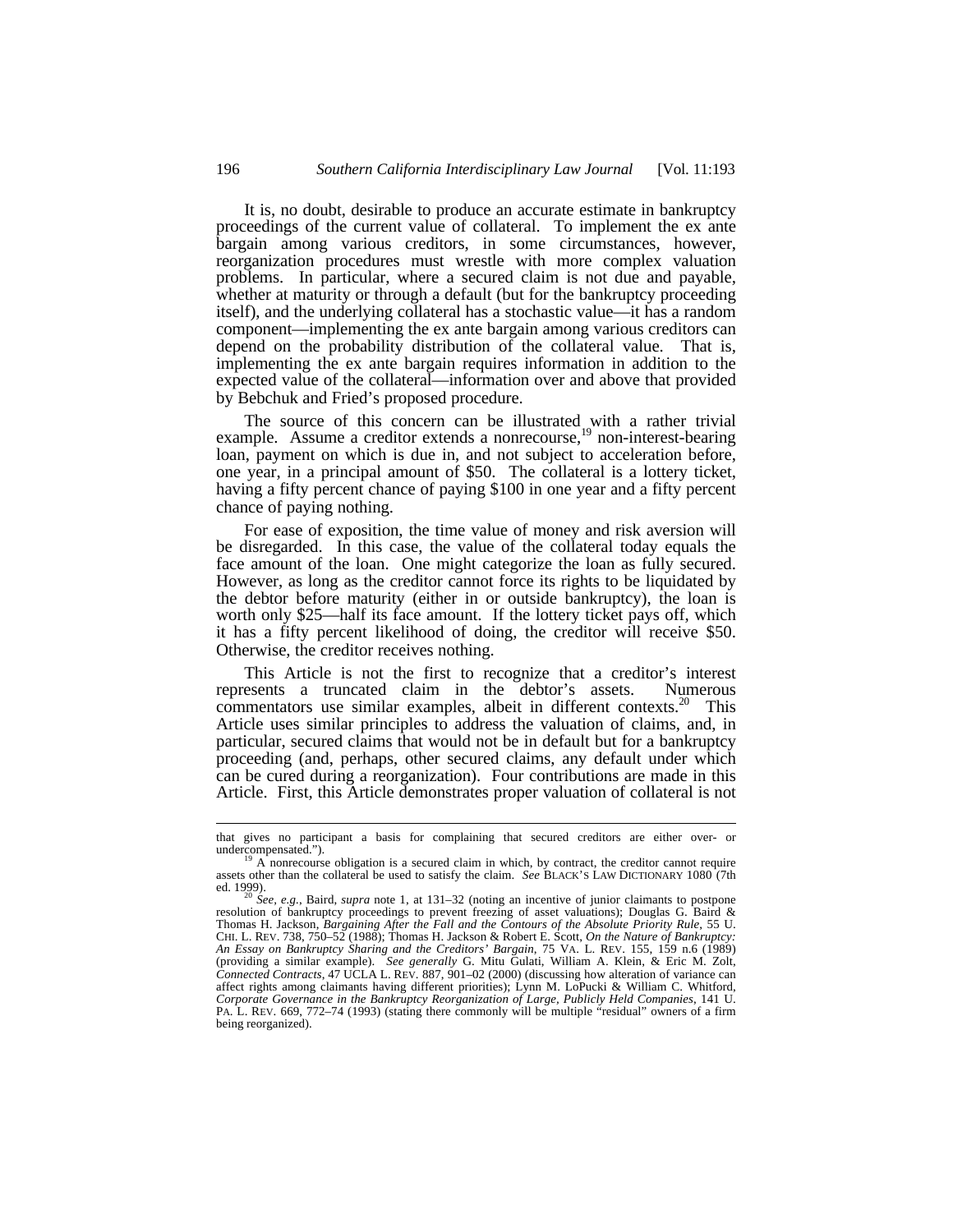always sufficient to determine whether a reorganization preserves the ex ante bargain among creditors, i.e., the probability distribution of possible values can be relevant to fulfilling the ex ante bargain.

This principle can be restated using the terminology of Baird and Jackson. They seek to ascertain the residual owner of an insolvent firm, for purposes of "making sure that the residual owner has control over the negotiations that the firm must make while it is restructuring,  $v^{21}$  by assuming "all future possibilities [are] collapsed to present values."<sup>22</sup> If a debtor is liquidated, all claims will be valued in a process that collapses future states to current values. Equivalent treatment *may*, but need not, be accorded to a class of claims in a reorganization.

For example, the cram-down provisions may require that a secured creditor receive, in respect of the fully-secured portion of its claim, payments "of a value . . . of at least the value of such holder's interest in the estate's interest in such property."<sup>23</sup> This value may correlate to collapsing probability distributions. Collapsing future states to current values frequently will benefit a senior creditor (eliminating variance in outcomes that give rise to potential value to otherwise underwater claims).<sup>24</sup> In a reorganization, however, a creditor cannot always be assured that its treatment will be as good as it would be were future states collapsed to current values. A creditor, in a reorganization, cannot necessarily force an outcome that implements a collapsing of future possibilities to current values. $25$ 

-

At some points, Bebchuk and Fried seem to describe a bankruptcy code that does not include the reinstatement provisions described below. *See infra* notes 42–56 and accompanying text. In other language, however, they modify with the phrase, "we assume," descriptions of a reorganization process that overlooks the implications of the reinstatement provisions, suggesting an awareness of the imprecision of the modified statements.

Their descriptions of bankruptcy law that appear inconsistent with the reinstatement provisions include the following:

(ii) "[I]t is a basic tenet of bankruptcy law that the secured creditor has the right to receive the value of its collateral (up to the amount owed)." *Id.* at 2395. *See also id.* at 2397 (reiterating the assertion in similar terms). That statement is ambiguous. The natural reading is "[I]t is a basic tenet of bankruptcy law that the secured creditor *in a bankruptcy proceeding* has the right to receive the value of its collateral *as of that time* (up to the amount owed)." That statement is not correct.

Their descriptions of this aspect of the law couched as assumptions include:

(i) "By 'entitlement' we mean the amount the secured creditor is entitled to get for its secured claim at the end of the proceeding—which *we assume* is the foreclosure value—up to the amount owed." *Id.* at 2404 n.69 (emphasis added).

<sup>21</sup>Baird & Jackson, *supra* note 20, at 775.

 $\frac{22}{1}$ *Id.* at 761.

<sup>23</sup> *See* 11 U.S.C. § 1129(b)(2)(A)(i)(II) (2000). <sup>24</sup> *See* Baird, *supra* note 1, at 131–32; LoPucki & Whitford, *supra* note 20, at 773–74 (stating a possibility that a debtor's position will improve may make currently underwater claims valuable).

<sup>25</sup> *Cf.* LoPucki & Whitford, *supra* note 20, at 773 ("[Baird and Jackson] reach this result by 'collapsing' the future possibilities of different values to a single present value and using this latter value to identify the single residual owner. . . . Yet for them to say that the future possibilities of different values have been collapsed to a single value by the debtor's default under the loan agreement does not make it so.").

<sup>(</sup>i) "Under existing Chapter 11 rules, however, the debtor may keep the collateral only if the debtor pays the creditor in full for its secured claim with either cash or a note, secured by the collateral, whose payments have a present value equal to the amount of the secured claim." Bebchuk & Fried, whose payments have a present value equal to the amount of the secured claim." *supra* note 15, at 2426. Yet a footnote in their piece to the sentence second immediately preceding this quoted sentence references the reinstatement provisions of 11 U.S.C. § 1124. *See id.* at 2426 n.115.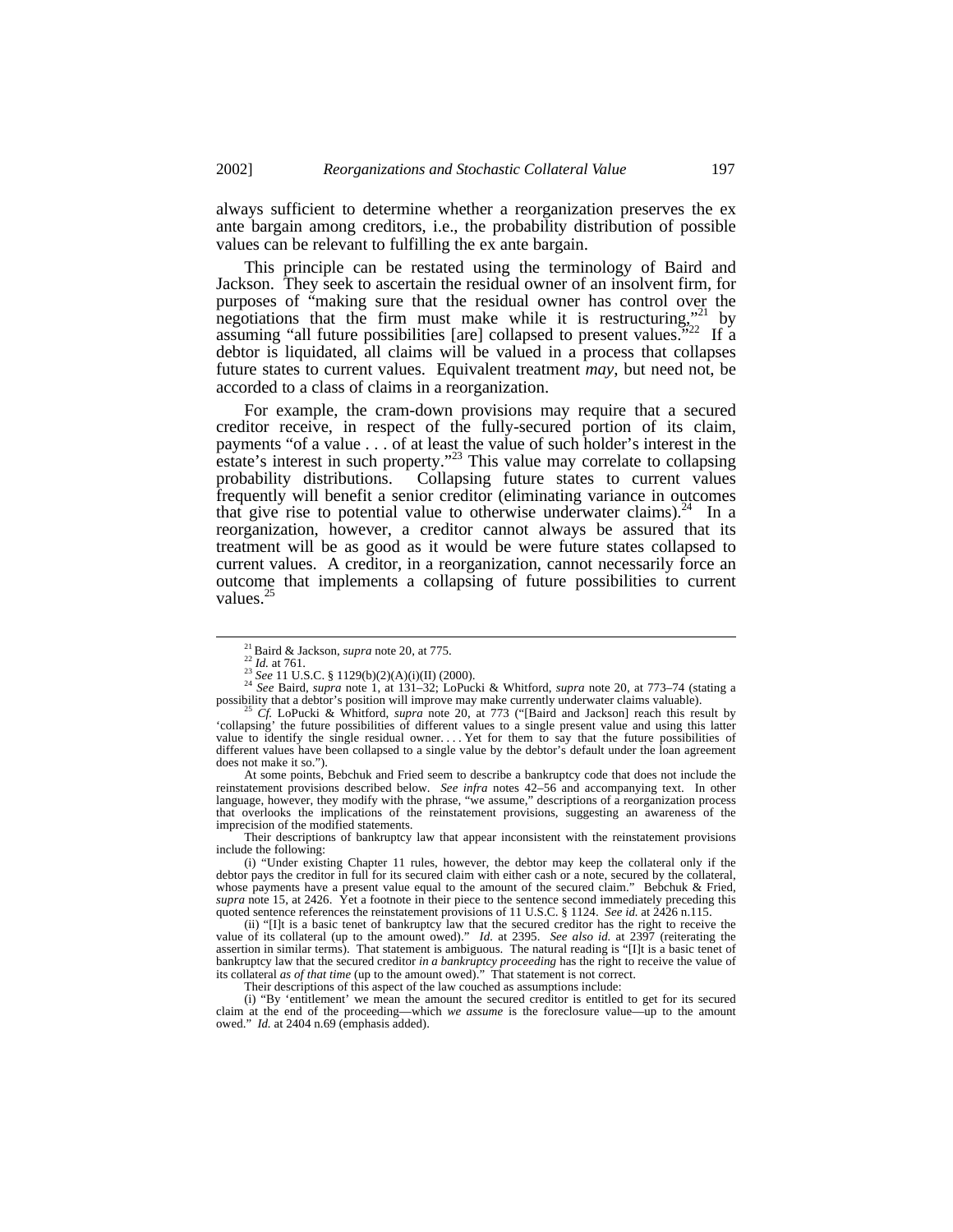Second, this Article develops and examines a refinement of the Bebchuk and Fried procedure that provides an approximate solution to the overcompensation of secured creditors having security interests in stochastic collateral. Under the Bebchuk and Fried proposal, the secured portion of a claim is valued by auctioning a nonrecourse note, having a face amount equal to the amount of the claim, with recourse to that collateral. This refinement reconceptualizes that collateral as comprising two components: (i) a call option on that property, exercisable at the time the secured claim would become due and exercisable at the amount that would be due on the secured claim at that time, and (ii) the property subject to that call option. For purposes of implementing the goals of Bebchuk and Fried's proposal, of these two components, the collateral of the nonrecourse note should be subject to, i.e., junior to, that call option.

Third, this Article examines the practical limitations on implementing that refinement and identifies the reason for the difference between results from that approximation and the outcome that would result were the ex ante bargain fully respected.

Fourth, this Article examines the extent to which the reinstatement provisions of section 1124(2) of the Bankruptcy Code<sup>26</sup> allow for the preservation of the ex ante bargain with secured creditors having a security interest in stochastic collateral. In particular, it demonstrates that such a secured creditor cannot be assured of receiving the excessive compensation contemplated by the Bebchuk and Fried proposal.

For ease of presentation, these four contributions are developed and presented below in a different order. The remainder of this Article proceeds as follows: Part I examines the "right" answer—how bankruptcy law should value the claims of a secured creditor having stochastic collateral, in order to implement the bargain previously struck among the creditors. Part II then examines the extent to which current bankruptcy law allows for resolutions that implement this outcome. Part III then discusses Bebchuk and Fried's proposal. It develops the reconceptualization of stochastic collateral as comprising two components, a call option and the collateral subject to that call option. It details the proposed refinement to Bebchuk and Fried's proposal and examines the difference between that refinement and complete allegiance to the ex ante bargain. Following Part III, a few concluding remarks are provided.

<sup>(</sup>ii) "*We assume* that bankruptcy law intends to give a secured creditor that same entitlement. That is, the secured creditor in bankruptcy has a right to the 'foreclosure value' of the collateral, up to the amount owed, as well as an unsecured claim for any deficiency." *Id.* at 2397 (emphasis added). A footnote in their piece addresses application of the procedure to a claim that is not "due." *See*

id. at 2411 n.95. Whether a claim is "due" is a factor in assessing whether it can be reinstated. That footnote, supplemented by reference to a prepublication version of the paper to correct a typographical error, provides, "We assume the loan is due immediately. [If the] loan were not due immediately, its value would be discounted to reflect the time value of money." *Id.* (bracketed language provided in Lucian Arye Bebchuk & Jesse M. Fried, *A New Approach to Valuing Secured Claims in Bankruptcy* 27 n.97 (Apr. 2001) (prepublication manuscript, on file with author), *available at* http://www.law.harvard.edu/faculty/bebchuk/pdfs/01.fried-bebchuk.olin321.pdf.<br><sup>26</sup> 11 U.S.C. § 1124(2) (2000).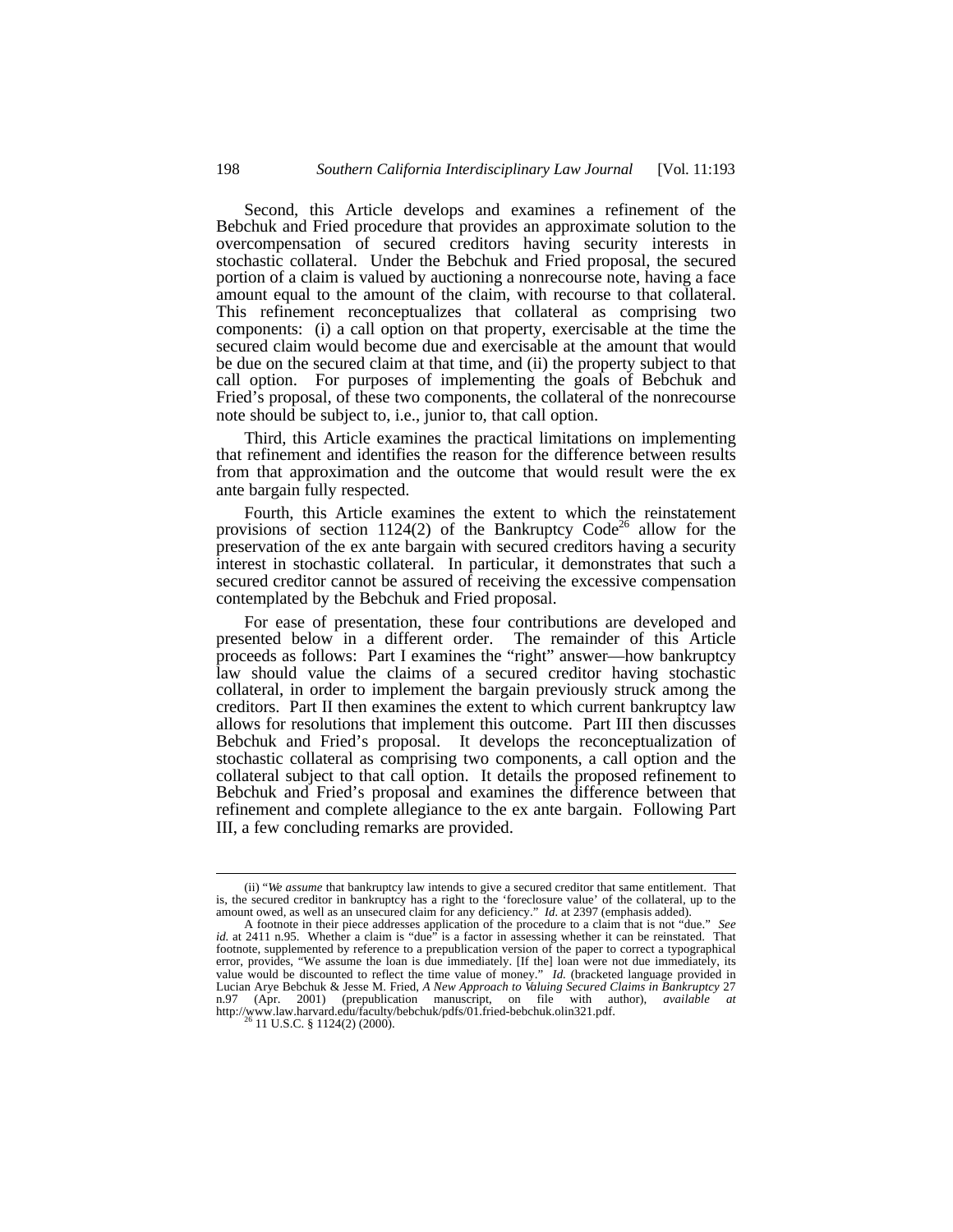# I. THE PROPER TREATMENT OF STOCHASTIC COLLATERAL IN BANKRUPTCY

The reasons for secured credit itself are something of a puzzle.<sup>27</sup> There are various candidates, some of the more intuitive of which are the following. First, it may be that the granting of a security interest allows a creditor to deter opportunistic debtor misconduct, by the creation of a "hostage"—an asset the victim (a creditor) can seize in the case of debtor malfeasance.<sup>28</sup> Second, it may reflect a variation among creditors in ability to value different types of collateral. At the time credit is extended, a creditor will not pay for (in the form of a lower rate of interest) senior rights in an asset if the creditor cannot value the asset at the time it extends credit. In such a case, segregating priorities among different assets may allow debtors to benefit.<sup>29</sup> Third, certain creditors may be better at realizing on certain types of collateral in the case of a default.<sup>30</sup> In that case, giving prior rights in that collateral to a particular creditor can allow a debtor to obtain more favorable terms on its credit. Fourth, providing differential rights may enhance creditor monitoring, thereby creating better lending terms, either because some creditors can more efficiently monitor a debtor's use of collateral, $31$  or by eliminating freeriding among creditors in their monitoring.<sup>32</sup> Fifth, secured credit may limit the ability of a borrower to engage in further borrowing. It has been argued the debtor may "pay more attention to its business if the borrower has a more substantial stake in the business,"<sup>33</sup> and limits on future borrowing capacity arising from secured credit may result in an increased equity stake.

That is not to say all rationales for allowing the creation of security interests imply the practice is efficient and meritorious of protection.<sup>3</sup> LoPucki argues one explanation for secured credit is it disadvantages involuntary and uninformed unsecured creditors, to the advantage of

<sup>27</sup> *See* Ronald J. Mann, *Explaining the Pattern of Secured Credit*, 110 HARV. L. REV. 625, 628 (1997) (stating prior commentators have been unsuccessful in explaining the efficiency of the use of security interests); Lawrence Ponoroff & F. Stephen Knippenberg, *The Immovable Object Versus the Irresistible Force: Rethinking the Relationship Between Secured Credit and Bankruptcy Policy*, 95 MICH. L. REV. 2234, 2255–56 (1997). *See generally* Elizabeth Warren, *Making Policy with Imperfect Information: The Article 9 Full Priority Debates*, 82 CORNELL L. REV. 1373, 1376 (1997) ("The justification for contractual priority remains, at best disputed, and at worst, thoroughly debunked."

<sup>28</sup> *See* Robert E. Scott, *The Truth About Secured Financing*, 82 CORNELL L. REV. 1436, 1449–50 (1997). <sup>29</sup> *Cf.* Christopher W. Frost, *Asset Securitization and Corporate Risk Allocation*, 72 TUL. L. REV.

<sup>101, 102 (1997) (&</sup>quot;By providing a means through which creditors may obtain a priority in particular assets, secured lending allows lenders to tie more closely their risk assessments to the value of particular assets.").

<sup>30</sup> *See* Alan Schwartz, *A Theory of Loan Priorities*, 18 J. LEGAL STUD. 209, 243 n.48 (1989) (discussing repossession skills).

<sup>31</sup> *See* Thomas H. Jackson & Anthony T. Kronman, *Secured Financing and Priorities Among Creditors*, 88 YALE L.J. 1143, 1158 (1979).

<sup>32</sup> *See* Saul Levmore, *Monitors and Freeriders in Commercial and Corporate Settings*, 92 YALE L.J. 49, 55 (1982). <sup>33</sup> Mann, *supra* note 27, at 641–42.

<sup>&</sup>lt;sup>34</sup> *But cf.* Frank H. Easterbrook, *Is Corporate Bankruptcy Efficient?*, 27 J. FIN. ECON. 411, 413–14 (1990) (concluding efficiency is the "likely explanation" for the persistence of reorganization law that does not require an auction of the firm). *See generally* Frost, *supra* note 29, at 127 ("[T]he institution of secured finance . . . is 'probably efficient.'" (quoting James J. White, *Work and Play in Revising Article 9*, 80 VA. L. REV. 2089, 2089 (1994))).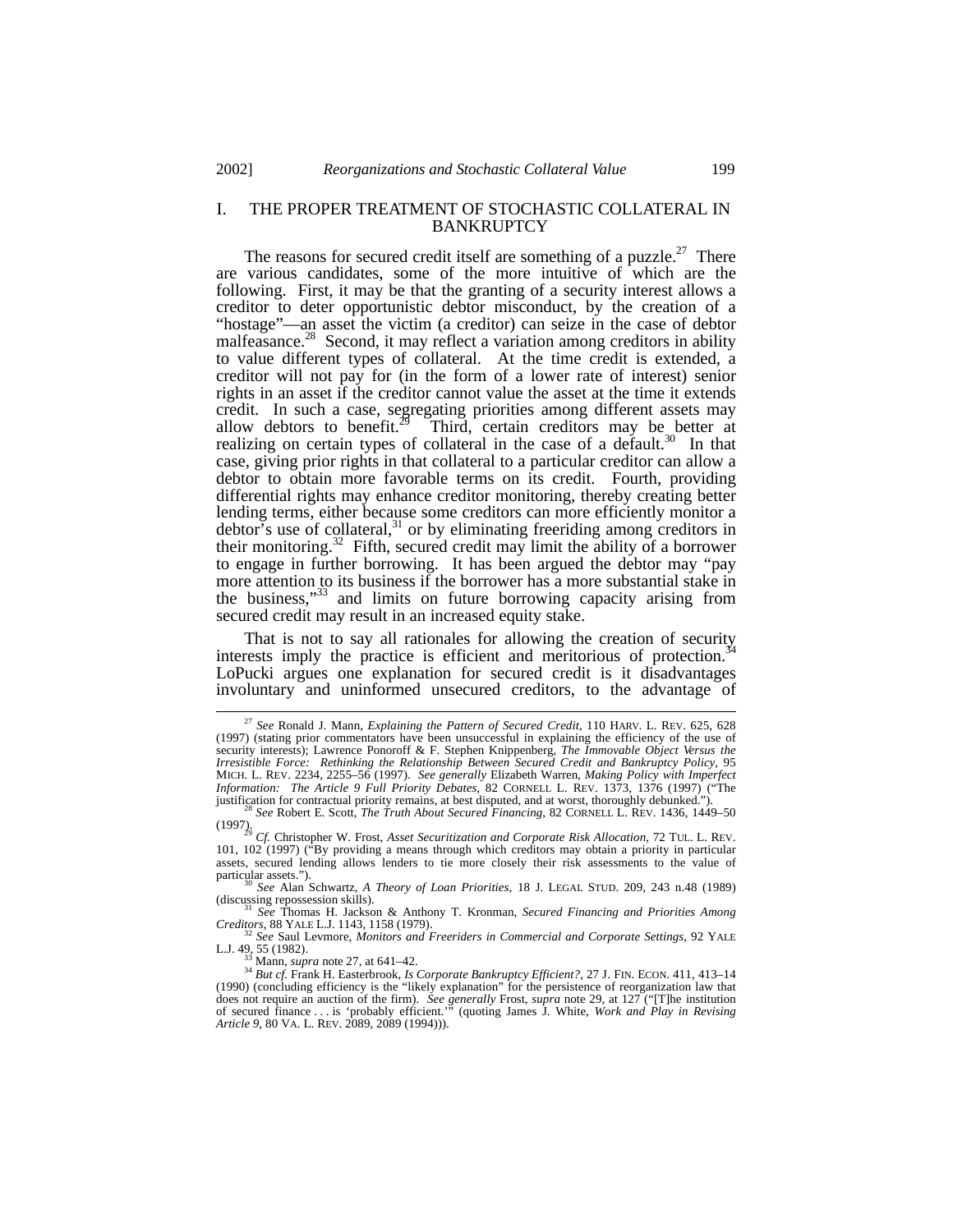secured parties.<sup>35</sup> Alternatively, secured credit may allow for the provision of credit where it otherwise would not be obtainable;<sup>36</sup> a plausibly desirable outcome, but one that does not necessarily increase aggregate value.

The analysis in this Article, however, proceeds accepting the ability of participants to create security interests. If the law allows for their creation, it is appropriate to respect the bargains struck among creditors and debtors in their creation of security interests by not allocating in a bankruptcy proceeding greater value to a secured creditor on account of its interest in collateral than was bargained for by the secured creditor. $37$  Where collateral value has a stochastic component and the secured claim is not due (but for acceleration by virtue of  $\hat{a}$  bankruptcy proceeding),<sup>38</sup> valuation implementing the rights for which the secured creditor bargained can depend on the probability distribution of the various possible outcomes.<sup>39</sup> Knowledge of the expected value of the collateral alone may be insufficient to value the secured claim. The reason is secured creditors have truncated interests in collateral—interests that are truncated by the amounts of their respective secured claims. Where collateral in some possible future states will have a value, of a present value that exceeds the amount of a secured creditor's claim, valuation of a secured claim may depend on the probability distribution—not merely the expected value—of future

<sup>35</sup> *See* Lynn M. LoPucki, *The Unsecured Creditor's Bargain*, 80 VA. L. REV. 1887, 1891 (1994). <sup>36</sup> *See* Ponoroff & Knippenberg, *supra* note 27, at 2257.

 $37$  One might view bankruptcy law governing reorganizations as necessarily involving conveying to senior claimants *less* than the rights for which they bargained (before giving effect to bankruptcy law). The concept is that, in some cases, the debtor will be worth more reorganized and, therefore, to allow realization of that aggregate value, rights of a senior claimant need to be reworked. *Cf. id.* at 2273–74 ("[T]he bargain metaphor is untenable in a bankruptcy case. . . . The idea of 'fresh start,' whatever else it means, demands that we cleave a wide chasm between the debtor's pre and postfiling lives. To do so implies that there is no more intrinsic reason for clinging to the bargain metaphor in the case of security interests than there is in the case of garden-variety unsecured contractual obligations. (footnote omitted)). But that principle does not require a secured creditor receive *more* than it bargained for.

Others have, in fact, proposed the law should only partially respect security interests, i.e., the law should allocate secured creditors only a fraction of their explicitly negotiated priority. *See, e.g.*, Lucian Arye Bebchuk & Jesse M. Fried, *The Uneasy Case for the Priority of Secured Claims in Bankruptcy*, 105 YALE L.J. 857, 866 (1996); Kenneth N. Klee, *Barbarians at the Trough: Riposte in Defense of the Warren Carve-Out Proposal*, 82 CORNELL L. REV. 1466, 1468 (1997) ("Professor Elizabeth Warren has suggested that Article 9 be amended to dedicate a portion of the secured party's collateral to repayment of judicial lien creditors.").

Unmatured claims can give rise to a claim cognizable in bankruptcy. Paragraph (5) of § 101 of the Bankruptcy Code, 11 U.S.C. § 101(5) (2000), explicitly includes in the definition of "claim" an unmatured right to payment and an unmatured equitable remedy for breach of performance. Under this provision, a holder of a claim includes a creditor who has fully performed its obligations under a contract, even where the debtor's obligations have not yet matured. As to an executory contract, a rejection of the contract effects a breach. *See* 11 U.S.C. § 365(g) (2000). Thus, a bankruptcy proceeding can effectively accelerate an unmatured claim. *See, e.g.*, Ponoroff & Knippenberg, *supra* note 27, at 2290 ("[A] bankruptcy case involves nothing less than the complete acceleration and adjudication of all claims against the debtor—liquidated and unliquidated, contingent and noncontingent, disputed and undisputed, matured and unmatured, secured and unsecured—in a single,

expedited proceeding." (footnote omitted)).<br><sup>39</sup> In a parallel development, recent scholarship addresses the additional complexity in proper<br>selection of damages in restitution or quasi contract where the value of the bene stochastic component. *See* Omri Ben-Shahar & Robert A. Mikos, *Recovery for Probabilistic Benefit* (May 2001) (unpublished manuscript, on file with author), *available at* http://www-personal.umich.edu/~omri/Recovery.pdf.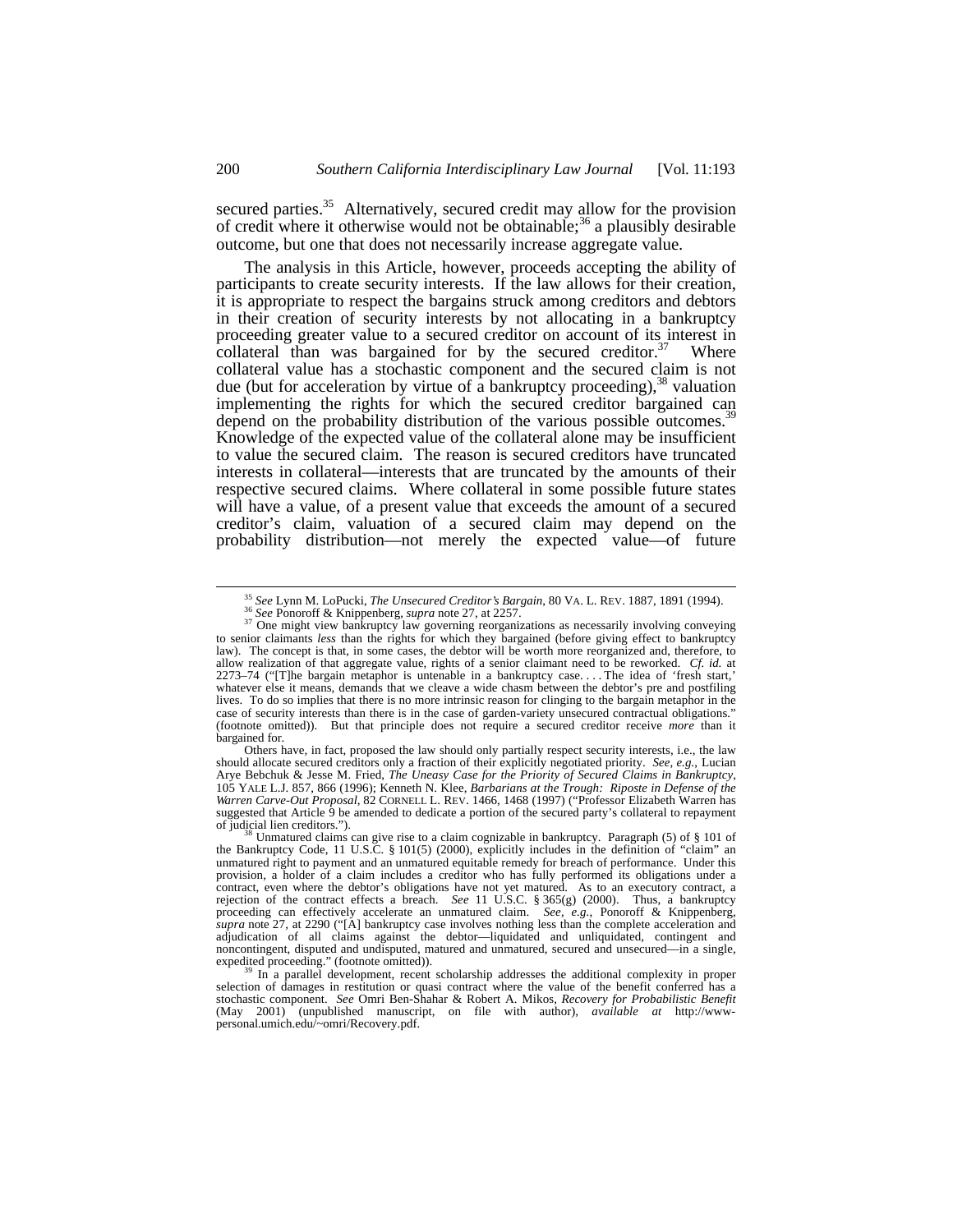collateral value. "Valuation" here is used to refer to actual value, not a value ascribed in a bankruptcy proceeding.

An example, to which reference will be made throughout this Article, described textually and summarized in Figure 1, illustrates the point. Consider a debtor having assets of a value of \$80 and liabilities of \$100. For ease of exposition, and without affecting the principle, interest, risk aversion, and the time value of money are disregarded. The assets consist of a business venture having a value of \$20, with the other assets having a value of \$60. There is a random component to the value of the business venture. There is a seventy-five percent chance that it will be successful. If it is successful, its value is \$25. There is a twenty-five percent chance, however, that it will be unsuccessful and will be worth only \$5. At some point in time in the future, e.g., one year, it will be revealed whether the venture will be successful.

Aggregate claims against the debtor are \$100. They consist of a claim held by secured creditor *S*, in the amount of \$20, secured by the business venture, and an unsecured claim held by *U*, in the amount of \$80. It is further assumed the claim held by *S* would not be due and payable, but for the bankruptcy, until shortly after the time the success or failure of the business venture will be revealed.

The debtor's financial position is depicted in Figure 1.

| Assets:          |             |                                                       |
|------------------|-------------|-------------------------------------------------------|
| Venture          | \$20.00     | 75% - \$25.00                                         |
|                  |             | $25\% - $5.00$                                        |
|                  |             | Subject to security<br>interest<br>securing S's claim |
| Other            | \$60.00     |                                                       |
| Liabilities:     |             |                                                       |
| $\boldsymbol{S}$ | \$20.00     | Security interest in venture                          |
| U                | \$80.00     | Unsecured                                             |
| Equity:          |             |                                                       |
|                  | $(\$20.00)$ |                                                       |

*Figure 1: Debtor's Financial Position Before a Reorganization*

Put aside for the moment ascertaining the value bankruptcy law ascribes to secured creditor *S*'s position, which is the subject of Part II. One may examine the value *S*'s ex ante bargain ascribes to this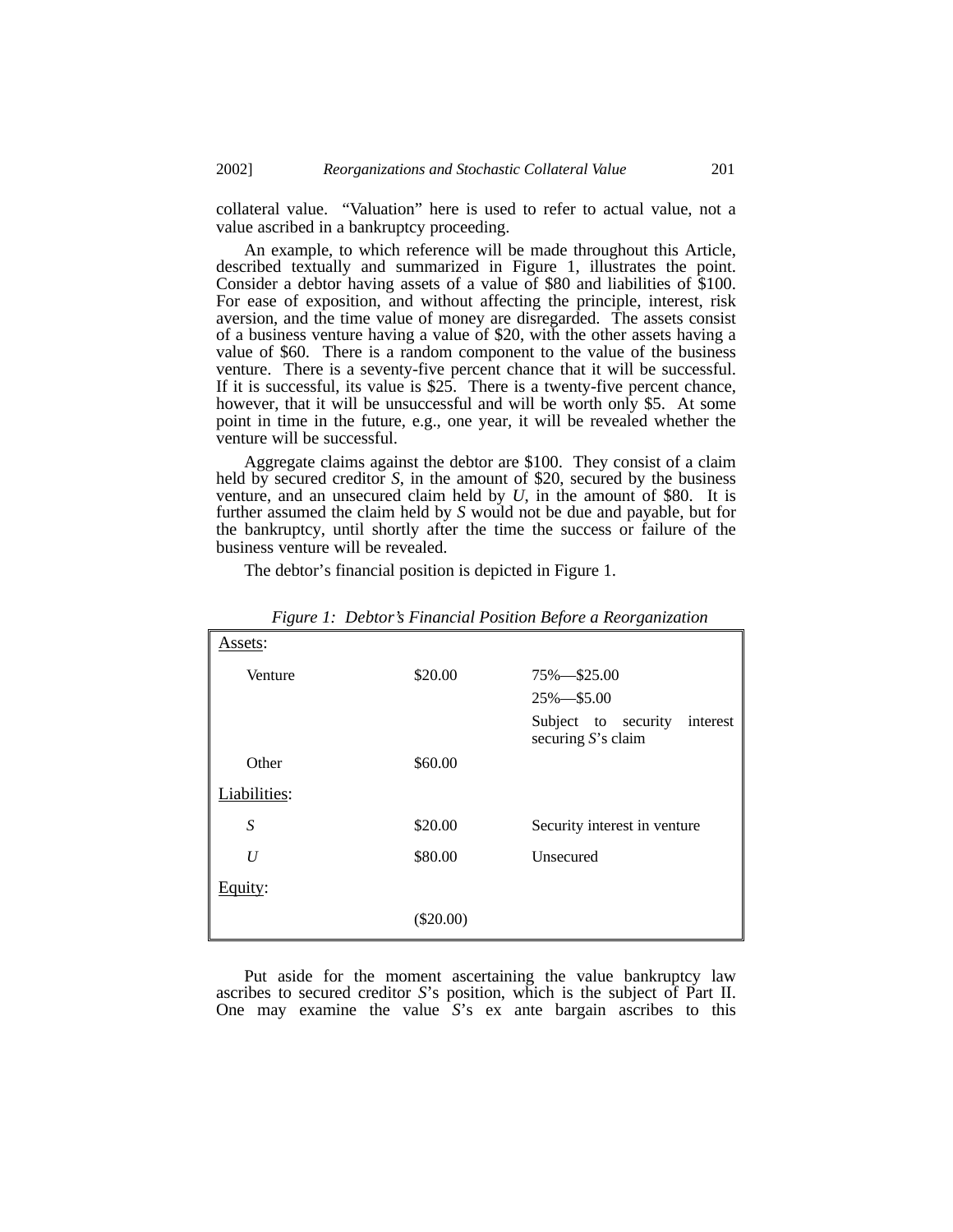circumstance. Reference to the expected value of the collateral indicates *S* is fully secured and has a claim worth \$20.

However, if *S* has not bargained for its claim to be due and payable, but for the bankruptcy,<sup>40</sup> until the success of the venture has been revealed, *S*'s claim will be worth less. This circumstance generally exists where, in some outcomes, *S* would be oversecured and a portion of the value of the collateral would inure to the benefit of other claimants, and, in other outcomes, *S* would be undersecured.

If *S* cannot compel the liquidation of its claim by the debtor until after the success of the venture is revealed, then *S*, as of this time, has an interest that has a seventy-five percent likelihood of being worth \$20 and a twentyfive percent likelihood of being worth \$14.47 (a secured claim of \$5 and an unsecured claim of \$15, among total unsecured claims of \$95, on assets of \$60). The computation of this value, \$18.62, is depicted in Figure 2.

*Figure 2: Valuation of Debt Before Reorganization*

| S: | 75 $\times$ \$20.00 + .25 $\left $ \$5.00 + $\left(\frac{$125}{$15.00} + $80.00\right)\right $<br>\$60.00<br>or \$18.62 |
|----|-------------------------------------------------------------------------------------------------------------------------|
| U: | $$80.00 - $18.62$ , or \$61.38                                                                                          |

Because the equity is worthless, the value of the unsecured claim can be computed by subtracting the value of the secured claim from the total value, \$80.

In sum, the timing of the valuation affects the value of *S*'s secured claim. The computation is somewhat similar to that of the familiar overinvestment problem for distressed firms, in which equity holders have an interest in having the firm pursue very risky strategies because they share a portion of gains greater than the share of losses they will bear.<sup>4</sup>

<sup>&</sup>lt;sup>40</sup> In practice, a security agreement may allow for acceleration of a secured obligation if the creditor "deem[s] itself insecure." *See, e.g.*, Brown v. AVEMCO Inv. Corp., 603 F.2d 1367, 1369 (9th Cir. 1979). Skeel argues a lender likely could not use such a provision immediately after a reorganization to accelerate a loan reinstated in the reorganization. *See* David Arthur Skeel, Jr., *The Nature and Effect of Corporate Voting in Chapter 11 Reorganization Cases*, 78 VA. L. REV. 461, 482

n.78 (1992) (referencing U.C.C. § 1-208).<br><sup>41</sup> *See, e.g.*, Michael C. Jensen & William H. Meckling, *Theory of the Firm: Managerial*<br>*Behavior, Agency Costs and Ownership Structure*, 3 J. FIN. ECON. 305, 334 (1976). *See* A. KLEIN & JOHN C. COFFEE, JR., BUSINESS ORGANIZATION AND FINANCE 256–58 (6th ed. 1996); Douglas G. Baird & Thomas H. Jackson, *Fraudulent Conveyance Law and Its Proper Domain*, 38 VAND. L. REV. 829, 833–34 (1985).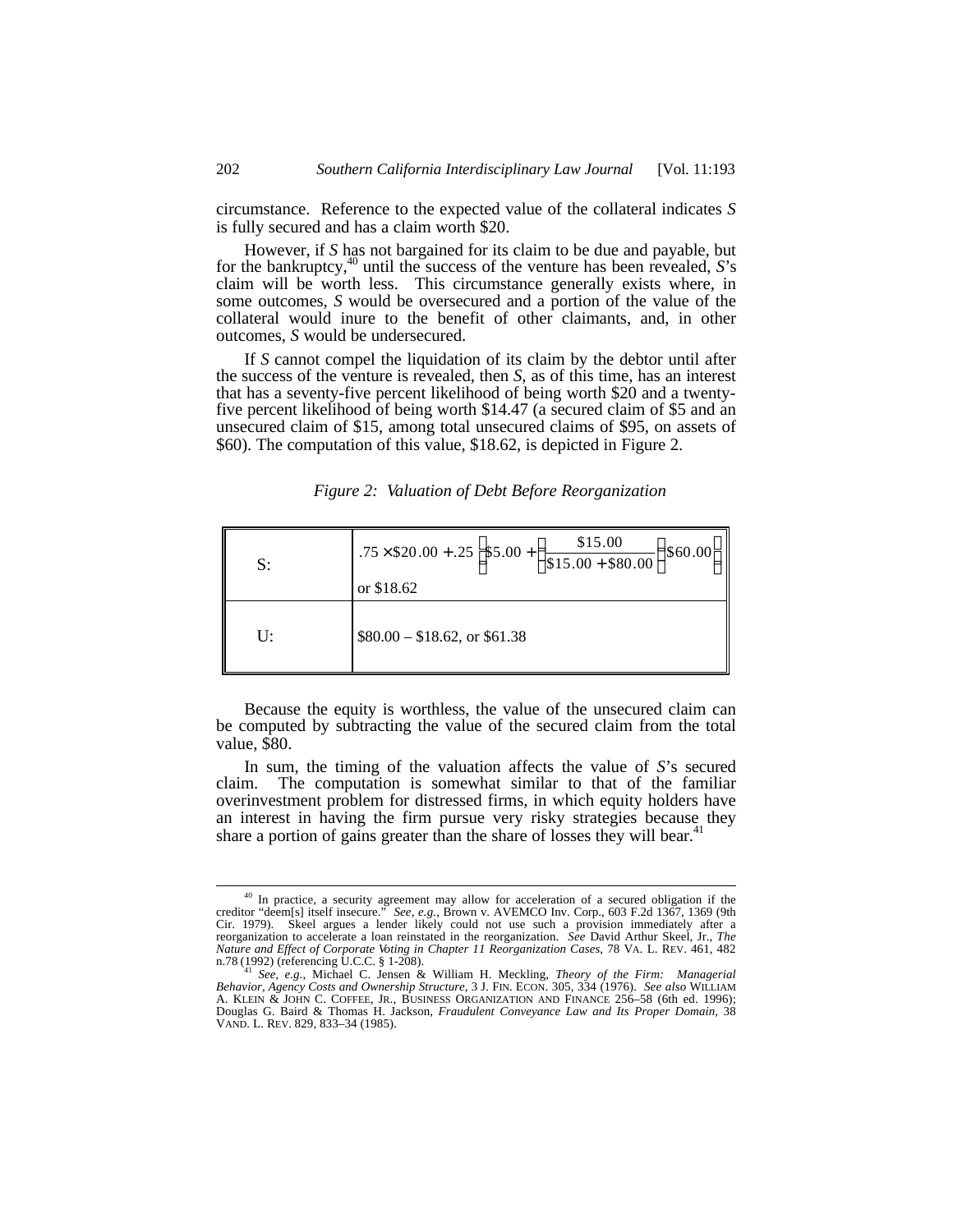# II. PERMISSIBLE TREATMENT OF SECURITY INTERESTS IN STOCHASTIC COLLATERAL UNDER CHAPTER 11

Part I demonstrated that, if the parties have bargained for secured credit to become due after revelation of the true value of collateral initially having a stochastic value, premature valuation of the secured credit can deviate from the bargained-for allocation of interests. Part I, however, has not examined the contours of applicable federal bankruptcy law.

Assume the creditors in the above example (identified in Figure 1) are sophisticated. They are aware of the contours of applicable law. They are aware of the contours of applicable law. Applicable bankruptcy law would constitute a term they understand to be incorporated into their explicit bargain.

That fact introduces a potentially confounding factor. Assume federal law, as it applies to a reorganization of the debtor depicted in Figure 1, allows the secured creditor  $\bar{S}$  to realize a value of \$20. In such a case, one could never know whether the parties ex ante desired for the secured creditor to realize a value of \$20 in a bankruptcy proceeding where *S*'s claim was not otherwise due or whether the parties ex ante would have preferred an alternative resolution in that proceeding. This Part addresses whether federal bankruptcy law in fact always requires that the secured creditor *S* receive a value of \$20 in that circumstance (and concludes that it does not).

#### A. REINSTATEMENT GENERALLY

Let us assume the debtor is worth more as a going concern than it would be were it liquidated. Thus, the debtor is being reorganized under Chapter 11.<sup>42</sup> In general, section 1124 of the Bankruptcy Code provides that a class of claims is not impaired where a plan of reorganization cures existing defaults and reinstates the claims.<sup>4</sup>

Section 1129 of the Bankruptcy  $Code<sup>44</sup>$  sets forth requirements for confirmation of a plan of reorganization. Paragraph  $(a)(\delta)^{45}$  sets forth

(A) cures any such default that occurred before or after the commencement of the case under this title, other than a default of a kind specified in section 365(b)(2) of this title;

-

*Id.*

<sup>42</sup> 11 U.S.C. §§ 1101–1146 (2000) (excluding subchapter IV—Railroad Reorganization, 11 U.S.C.  $\S$ § 1161–1174 (2000)).

<sup>43</sup> *Id*. § 1124(2). Section 1124 provides a class is *un*impaired where the plan:

notwithstanding any contractual provision or applicable law that entitles the holder of such claim or interest to demand or receive accelerated payment of such claim or interest after the occurrence of a default—

<sup>(</sup>B) reinstates the maturity of such claim or interest as such maturity existed before such default;

<sup>(</sup>C) compensates the holder of such claim or interest for any damages incurred as a result of any reasonable reliance by such holder on such contractual provision or such applicable law; and

<sup>(</sup>D) does not otherwise alter the legal, equitable, or contractual rights to which such claim or interest entitles the holder of such claim or interest.

<sup>44</sup> *Id.* § 1129.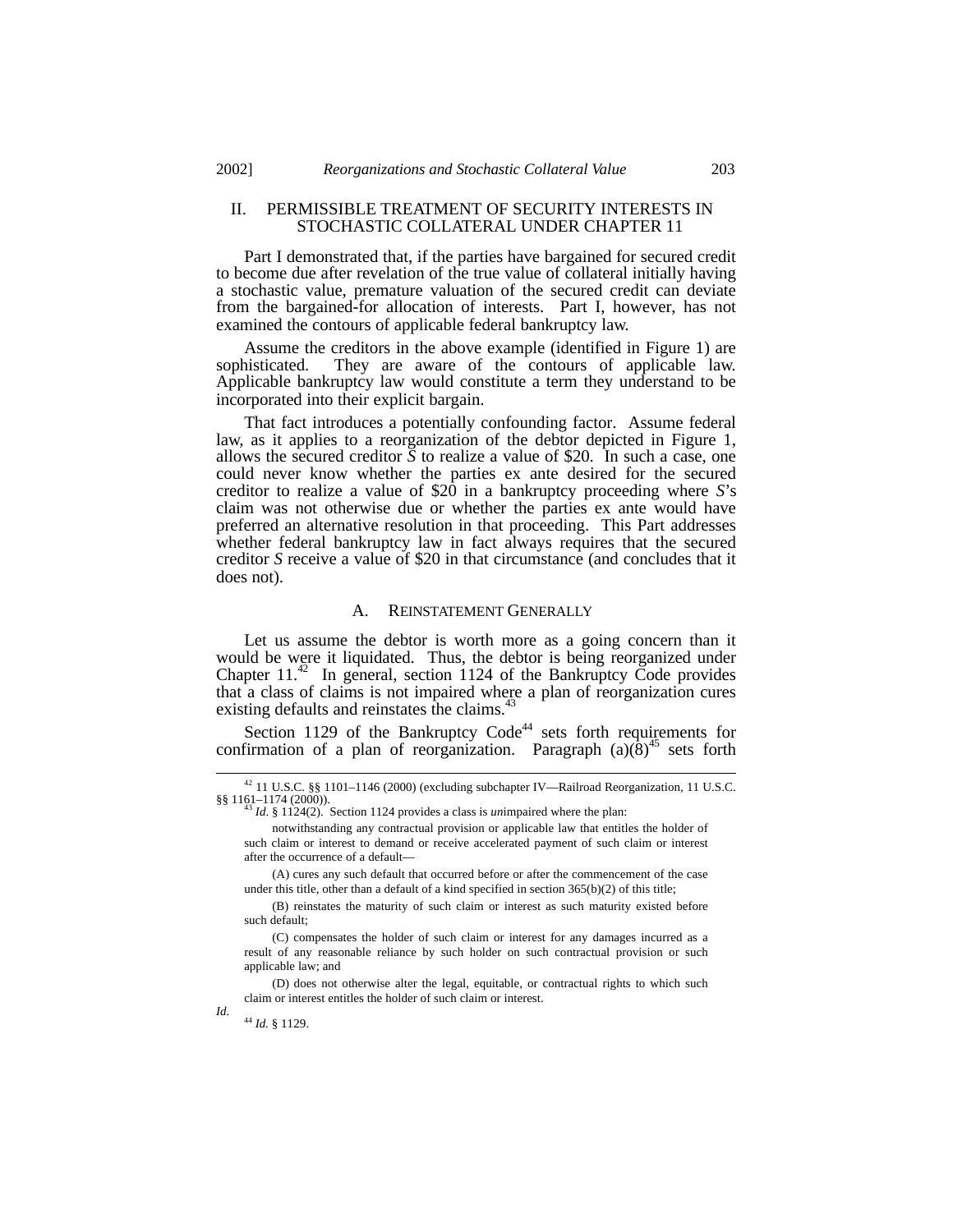voting requirements. There is no need to seek the explicit acceptance of a class of unimpaired claims, because such a class is conclusively presumed to have accepted the plan.<sup>46</sup> Thus, the actual dissatisfaction of a class of unimpaired claims with a plan of reorganization does not require resort to the cram-down provisions.<sup>4</sup>

In the example illustrated in Figure 1, if the secured creditor *S* were not impaired in a reorganization, all defaults were cured and *S*'s claim were reinstated, a plan of reorganization could be approved notwithstanding *S*'s dissatisfaction with the plan.

A plan of reorganization meeting those requirements is depicted in Figure 3. For ease of illustration, interest is disregarded. In sum, the plan provides for the reduction of the claims of unsecured creditor *U* to a face amount of \$50.52, now secured by a first lien on all assets of the firm other than the business venture, and conveyance of all the equity in the firm to *U*. *S*'s legal, equitable, and contractual rights are not altered.

-

A commentator asserts that, under this standard, a creditor has not been accorded "fair and equitable" treatment to the extent anticipated foreclosure value at some time following a reorganization will decline more than the scheduled principal amortization under the plan as of that time. *See id.* ¶ 506.03[7][d][iii], at 506-84 to 506-86. Implementing this understanding of the "fair and equitable" requirement would involve comparing the rights of the secured creditor, after the reorganization, and the secured creditor's position at the time of the reorganization, after (following Baird and Jackson's terminology, *see* Baird & Jackson, *supra* note 20, at 761) collapsing the probability distribution of the collateral value. Referencing the example depicted in Figure 1, were the "fair and equitable" requirement applicable, this understanding of the "fair and equitable" requirement would require the secured creditor be fully secured in future states. *See supra* fig.1. That is, the plan depicted in Figure 3 would not be "fair and equitable." *See infra* fig.3.

Regardless of the merits of that interpretation of "fair and equitable," however, the "fair and equitable" requirement is inapplicable to secured claims *un*impaired in a reorganization. *See* 11 U.S.C. § 1129(b)(1). *But cf.* Bebchuk & Fried, *supra* note 15, at 2398 ("If a secured creditor challenges the distribution plan and the judge finds that it is not fair and equitable, the judge will not permit the firm to emerge from bankruptcy. Thus, whether a Chapter 11 plan is considered fair and equitable—and therefore whether the proceeding can conclude—will depend in part on the value of the secured<br>creditor's collateral." (footnote omitted)). Thus, preserving the ex ante bargain made in the shadow of<br>the "fair and equitable" in the circumstance depicted in Figure 1, receive a value greater than that depicted in Figure 4 (and, as discussed *infra* p. 210, it can receive less).

<sup>45</sup> *Id.* § 1129(a)(8).

<sup>46</sup> *See id.* § 1126(f). <sup>47</sup> *See id.* § 1129(b).

A cram-down must be "fair and equitable" to each class that is impaired and has not accepted the plan. 11 U.S.C. § 1129(b)(1). As to a secured creditor, this provision requires "the plan not unfairly shift risk of loss to the secured creditor. In order to maintain the secured creditor's relative balance of risk, the secured creditor cannot, among other things, be put in a worse off position from a collateral perspective." 4 COLLIER ON BANKRUPTCY*, supra* note 11, ¶ 506.03[7][d][iii], at 506-83 to 506-84. For this purpose, a court examines whether the secured creditor's equity cushion would be maintained following the reorganization.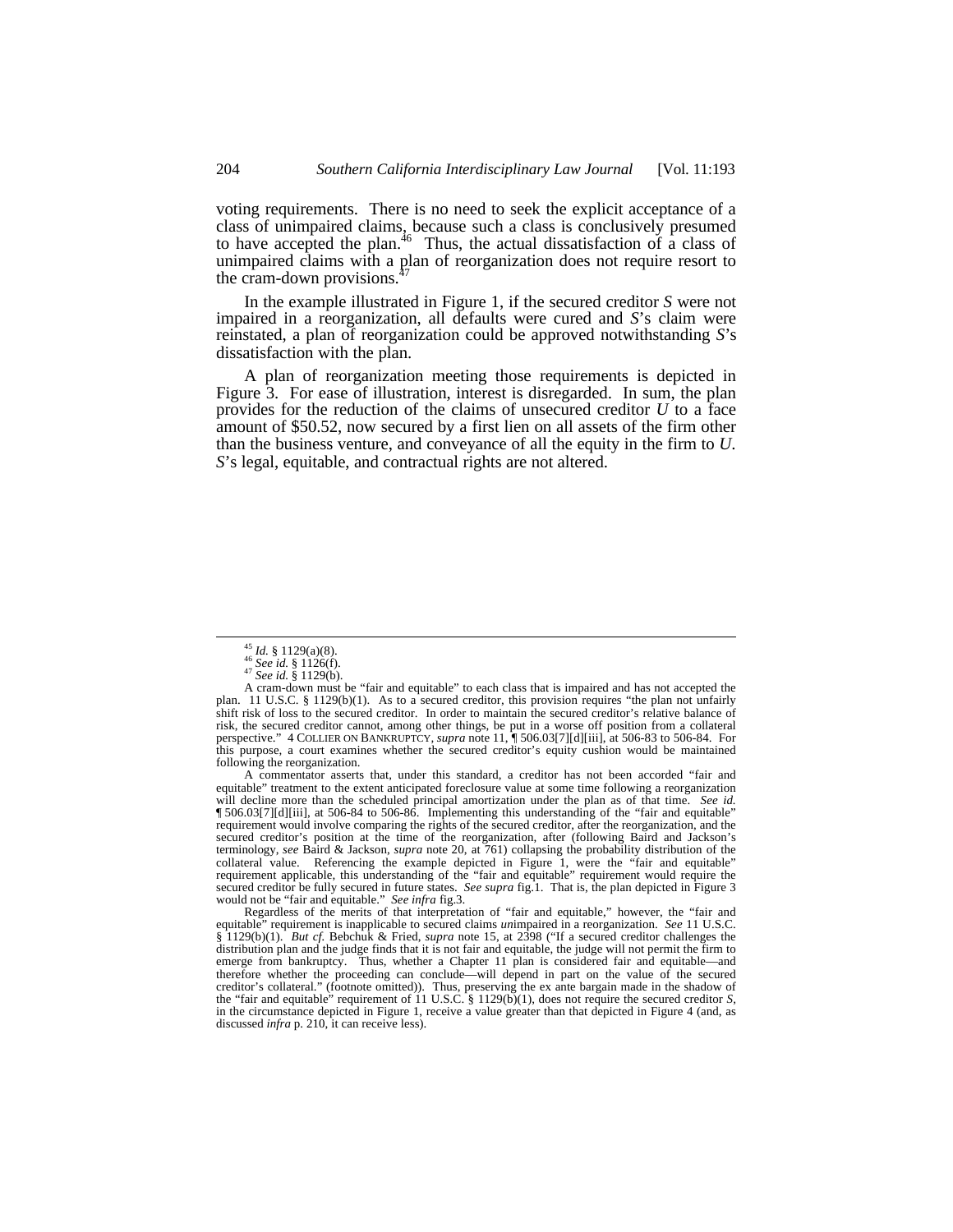| Assets:        |         |                                                          |
|----------------|---------|----------------------------------------------------------|
| Venture        | \$20.00 | $75\% - $25.00$                                          |
|                |         | $25\% - $5.00$                                           |
|                |         | Subject to security<br>interest<br>securing $S$ 's claim |
| Other          | \$60.00 |                                                          |
| Liabilities:   |         |                                                          |
| S              | \$20.00 | Security interest in venture                             |
| U              | \$50.52 | Security interest in all assets<br>other than venture    |
| Equity:        |         |                                                          |
| $\overline{U}$ | \$9.48  | All equity                                               |

*Figure 3: Debtor's Financial Position After Reorganization*

*S* is unimpaired because all defaults have been cured and *S*'s legal, equitable, and contractual rights are not altered. Moreover, as depicted in Figure 4, the values of both *S*'s and *U*'s rights have remained unchanged. As noted below, that is not, in fact, required. $48$ 

*Figure 4: Valuation of Debt and Equity After a Reorganization*

|    | .75 $\times$ \$20.00 + .25 [\$5.00 + (\$60.00 – \$50.52)], or |
|----|---------------------------------------------------------------|
| S: | \$18.62                                                       |
|    | $\frac{1}{2}$ \$80.00 – \$18.62, or (computed a second way)   |
| U: | .75 $(\$85.00 - \$20.00) + .25$ $(\$50.52)$ , or              |
|    | \$61.38                                                       |

In practice, reinstatement is not the sole method by which the secured creditor may receive less than \$20. Manipulation of valuations may result in an outcome in which the secured creditor does not realize property worth the present value of the collateral.<sup>49</sup> Reference to the reinstatement

<sup>48</sup> *See infra* Part II.D. <sup>49</sup> *See, e.g.*, Jackson & Scott, *supra* note 20, at 189 (stating, in discussing the selection of a discount rate, "Frequently, it is clear that the courts endorse redistribution from secured creditors to unsecured creditors and equity interests.").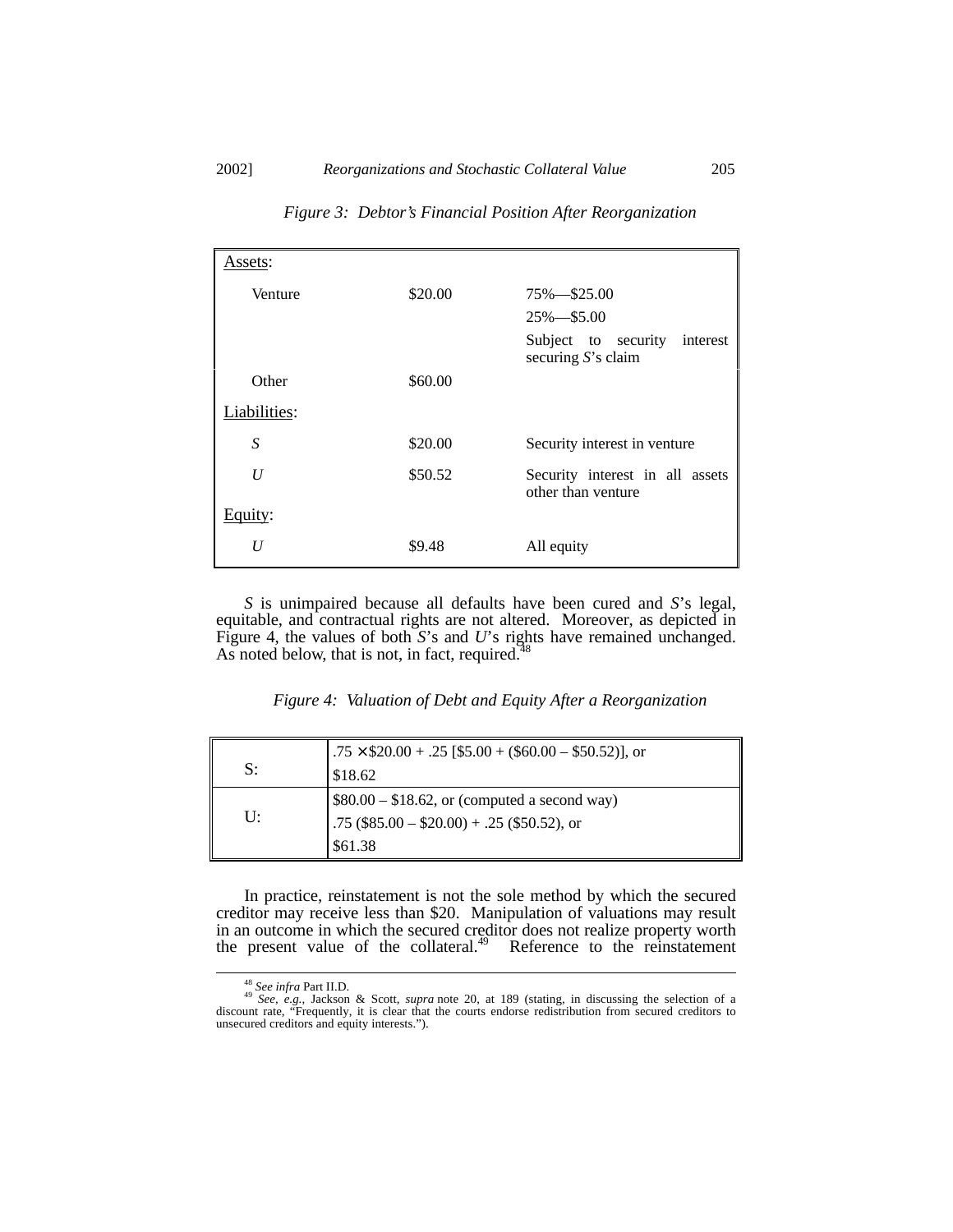provisions is valuable, however, because it demonstrates the secured creditor may receive less than the present value of its collateral even without valuation legerdemain.

# B. CLASSIFICATION OF CLAIMS

Implicit in this outcome is that the secured creditor (here, *S*) is classified separately from any other claimant (here, *U*). The secured creditor might complain about the propriety of this classification. In particular, it might argue that if it does not receive the value of the collateral, it has an unsecured claim that should be classified with the unsecured claim of *U*. That classification would require equal treatment of U's unsecured claim and any unsecured portion of  $\hat{S}$ 's claim<sup>50</sup> and, therefore, impairment of *S*.

Separate classification of similar claims has generated some controversy. The normal case in which this issue is presented involves attempts to classify separately a group of claimants in order to obtain the consent of one impaired class—a requirement for plan confirmation.<sup>5</sup> Courts have been reluctant to allow manipulation of the classification of claims to create an impaired class that approves the plan, $52$  although some authority allows separate classification where a subset of the claimants with similar interests is of particular importance to the success of the reorganization.<sup>5</sup>

Section  $1122^{54}$  does not, however, expressly require similar claims to be aggregated in a single class, and the normal cases concerning gerrymandering are inapposite to an examination of whether secured creditor *S* could be classified separately. Section  $1124(2)^{55}$  explicitly contemplates a plan of reorganization in which a debtor cures defaults under a reinstated contract and the creditor's rights are left unaltered. That power frequently would be illusory as to unsecured claims, were similar claims required to be in a single class. That suggests whatever the general merits of cases addressing any requirement to classify together similar claims, that authority should not implicitly require such classification

-

<sup>54</sup> 11 U.S.C. § 1122 (2000). <sup>55</sup> *Id.* § 1124(2).

<sup>50</sup> *See* 11 U.S.C. § 1123(a)(4) (2000).

<sup>51</sup> *See id.* § 1129(a)(10).

<sup>&</sup>lt;sup>52</sup> See, e.g., Phoenix Mut. Life Ins. Co. v. Greystone III Joint Venture (*In re* Greystone III Joint Venture), 995 F.2d 1274, 1278 (5th Cir. 1991) (setting aside a classification of an unsecured claim, consisting of a d claims, stating, "[O]rdinarily 'substantially similar claims,' those which share common priority and rights against the debtor's estate, should be placed in the same class."); 7 COLLIER ON BANKRUPTCY*, supra* note 11, ¶ 1122.03[6][a], at 1122-22 ("Generally, courts have rejected classifications based on apparent attempts to 'gerrymander' claims so as to create an impaired class that will vote in favor of a plan of reorganization. In this context, a majority of circuits have held that unsecured deficiency claims created under section 1111(b) cannot for this sole reason be classified separately from other unsecured

claims."). <sup>53</sup> *See, e.g.*, 5 DANIEL R. COWANS, BANKRUPTCY LAW AND PRACTICE § 20.19, at 210–11 (7th ed. 1998) (finding authority in four circuits).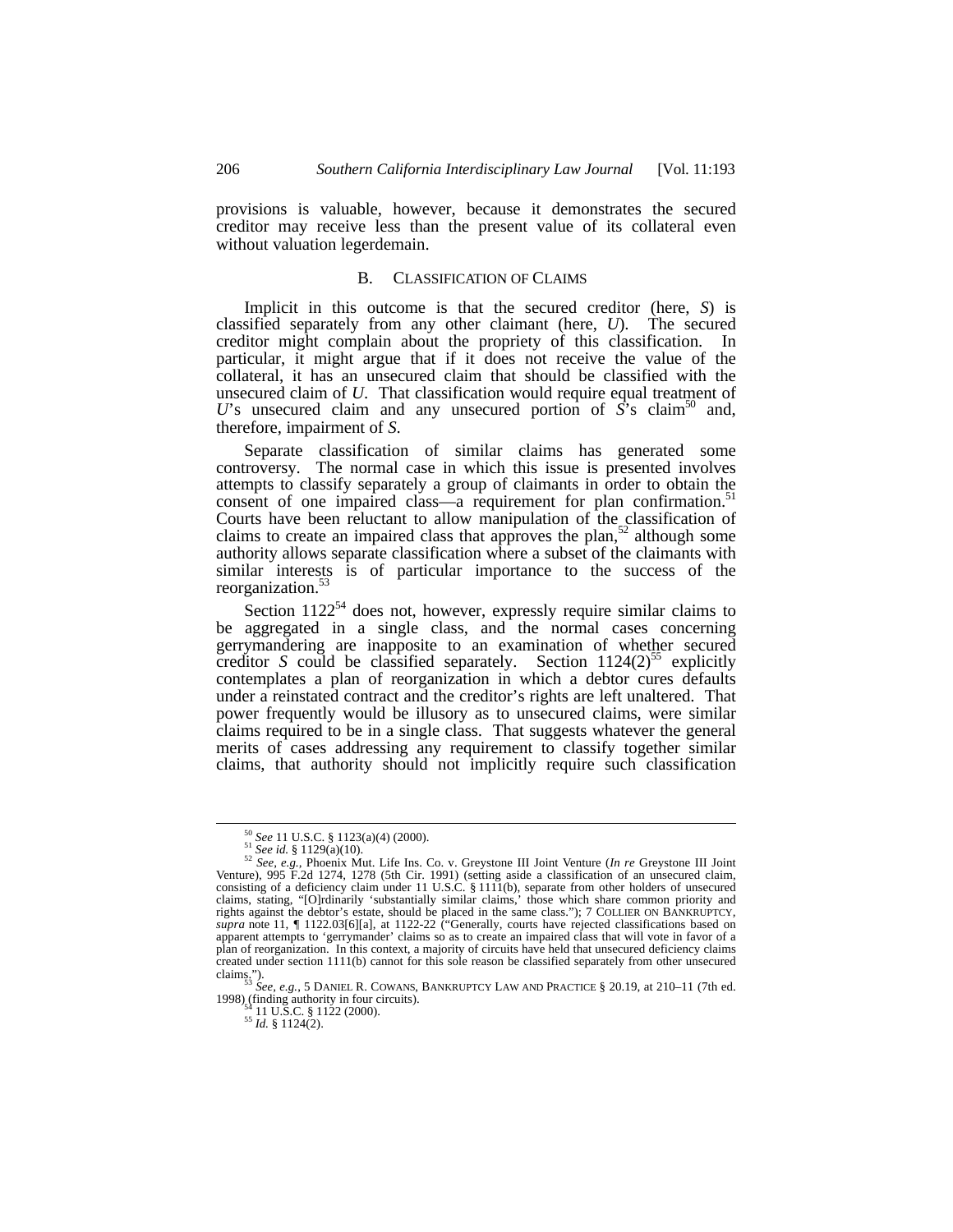across claims, some of which are to be reinstated under section  $1124(2)$ .<sup>56</sup> A possible implicit requirement should not be read to eviscerate an express statutory provision.

# C. FEASIBILITY

The provisions of paragraph (a)(11) of section 1129,<sup>57</sup> referenced as the feasibility requirement,<sup>58</sup> also are implicated by the plan of reorganization depicted in Figure 3. That section requires that "[c]onfirmation of the plan is not likely to be followed by the liquidation, or the need for further financial reorganization, of the debtor or any successor to the debtor under the plan, unless such liquidation or reorganization is proposed in the plan.

In advance of the reorganization of this hypothetical debtor, there was a non-zero probability that the secured creditor *S* would not be paid in full. That circumstance is a prerequisite for the probability distribution of the value of the collateral to be relevant. There is a possibility that the reorganized debtor depicted in Figure 3 will not meet its obligations in the future.

One might make the following argument: the feasibility requirement prevents confirmation of plans of reorganization in which there is a possibility the debtor will become insolvent after it is reorganized. The plan of reorganization depicted in Figure 3 includes such a possibility. In fact, the existence of such a possibility is required in order for a reorganization not to alter the secured creditor's rights and, at the same time, provide for an expected value less than the amount of its claim. Such a plan is not feasible. Thus, the argument would conclude, reorganization plans not involving either a cram-down or the consent of a secured creditor must in practice provide the secured creditor with the value of the collateral.

That argument is incorrect. "As numerous courts have explained, 'the court need not require a guarantee of success,' which of course would be difficult to predict for any venture much less one emerging from chapter 11. 'Only a reasonable assurance of commercial viability is required.'"<sup>60</sup> A commentator notes, "Although creditors sometimes press the issue, the possibility of failure is not fatal. As one court noted, 'it is clear that there is

<sup>56</sup> *See* 7 COLLIER ON BANKRUPTCY, *supra* note 11, ¶ 1122.03[1][a], at 1122-6 ("Since Congress obviously intended that the proponent of a plan have the flexibility to separately classify certain general unsecured claims, and thereby leave such claims unimpaired if such treatment was advantageous to the debtor, the argument that all claims of the same legal nature must be included within one class is not persuasive. For example, a debtor might wish to cure and reinstate a particularly low interest loan while paying other creditors or giving them notes at a more current interest rate." (footnote omitted)).<br>
<sup>57</sup> 11 U.S.C. § 1129(a)(11) (2000).<br>
<sup>58</sup> *See, e.g.*, Kenneth N. Klee, *Adjusting Chapter 11: Fine Tuning the Plan Proc* 

BANKR. L.J. 551, 569 n.97 (1995).<br><sup>59</sup> 11 U.S.C. § 1129(a)(11) (2000).

<sup>60</sup> Heartland Fed. Sav. & Loan Ass'n v. Briscoe Enters., Ltd., II (*In re* Briscoe Enters., Ltd., II), 994 F.2d 1160, 1165–66 (5th Cir. 1993) (citation omitted) (quoting *In re* Lakeside Global II, 116 B.R. 499, 507 (Bankr. S.D. Tex. 1989)).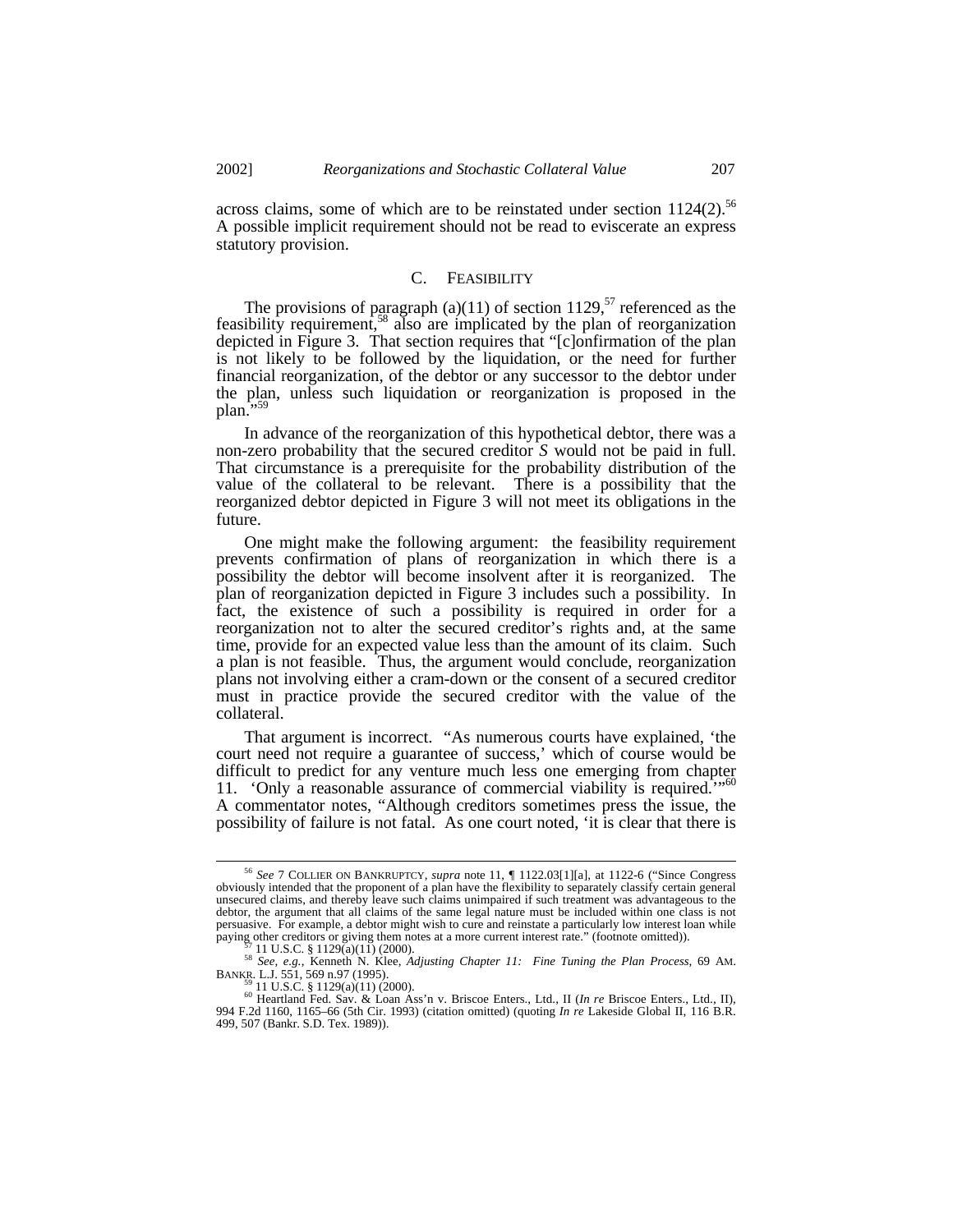a relatively low threshold of proof necessary to satisfy the feasibility requirement."<sup>51</sup>

Plans of reorganization, such as that depicted in Figure 3, involving a modest possibility of subsequent failure thus should not be prevented by the feasibility requirement. In other cases, feasibility might require an intermediate solution for an unimpaired secured creditor having a security interest in stochastic collateral—a reorganization in which, as of plan confirmation, the expected value of the secured creditor's rights is between the value of the collateral as of that time and the pre-bankruptcy value of the secured claim based on a truncated interest in the collateral. Nevertheless, the provisions of bankruptcy law read into the ex ante bargain do not place a floor on the value of a secured creditor's rights after reorganization equal to the expected value of the collateral at the time of the reorganization.

#### D. NEGATIVE PLEDGE

The plan of reorganization depicted in Figure 3 provides for the granting of a security interest to a previously unsecured creditor. In some cases, a creditor, such as *S*, will have bargained for a negative pledge.<sup>62</sup> This particular plan of reorganization requires that *S* does not benefit from such a covenant; otherwise, there would be a default upon consummation of the plan.

The principle discussed above—that the holder of a secured claim cannot be assured that, after a reorganization, it will have property with an actual value at least equal to the value of the collateral as of that time—is not limited to cases where the creditor does not benefit from a negative pledge. First, even if the debtor has granted the creditor a negative pledge, the debtor may not receive value equal to the current value of the collateral. Second, depending on the precise terms of the secured creditor's contractual rights, other methods might be used to effect the same result. The rationale for each of these conclusions is now developed.

If *S* had the benefit of a negative pledge, other plans of reorganization could be implemented that reinstated *S* and provided *S* with a present value

<sup>61</sup> 7 COLLIER ON BANKRUPTCY, *supra* note 11, ¶ 1129.03[11], at 1129-65 (citations omitted) (quoting Berkeley Fed. Bank & Trust v. Sea Garden Motel & Apartments (*In re* Sea Garden Motel & Apartments), 195 B.R. 294, 305 (D.N.J. 1996)). That the possibility of post-reorganization financial distress will not prevent a reorganization is also implicit in certain present value calculations used in bankruptcy proceedings. In a cram-down over the objection of an impaired class of secured claims, the corresponding secured creditors must be provided with deferred payments with a present value equal to the amounts of their interests in the estate's interest in the collateral. See 11 U.S.C. the amounts of their interests in the estate's interest in the collateral.  $§ 1129(b)(2)(A)(i)(II) (2000).$  The discount rate used to make that computation may be higher than the risk-free rate, where required to compensate the secured creditor for default risk. *See* Travelers Ins. Co. v. Bryson Props., XVIII (*In re* Bryson Props., XVIII), 961 F.2d 496, 500 n.4 (4th Cir. 1992); 7 COLLIER ON BANKRUPTCY, *supra* note 11, ¶ 1129.06[1][c][ii], at 1129-148 to 1129-149.

 $62$  A negative pledge is an agreement under which a debtor agrees not to grant a third party a security interest in the debtor's property. *See* Carl S. Bjerre, *Secured Transactions Inside Out: Negative Pledge Covenants, Property and Perfection*, 84 CORNELL L. REV. 305, 306 (1999). Negative pledge covenants are relatively common. *See* Alan Schwartz, *Priority Contracts and Priority in Bankruptcy*, 82 CORNELL L. REV. 1396, 1409 (1997) (commercial loans and privately placed and public debt); Schwartz, *supra* note 30, at 218 (public debt).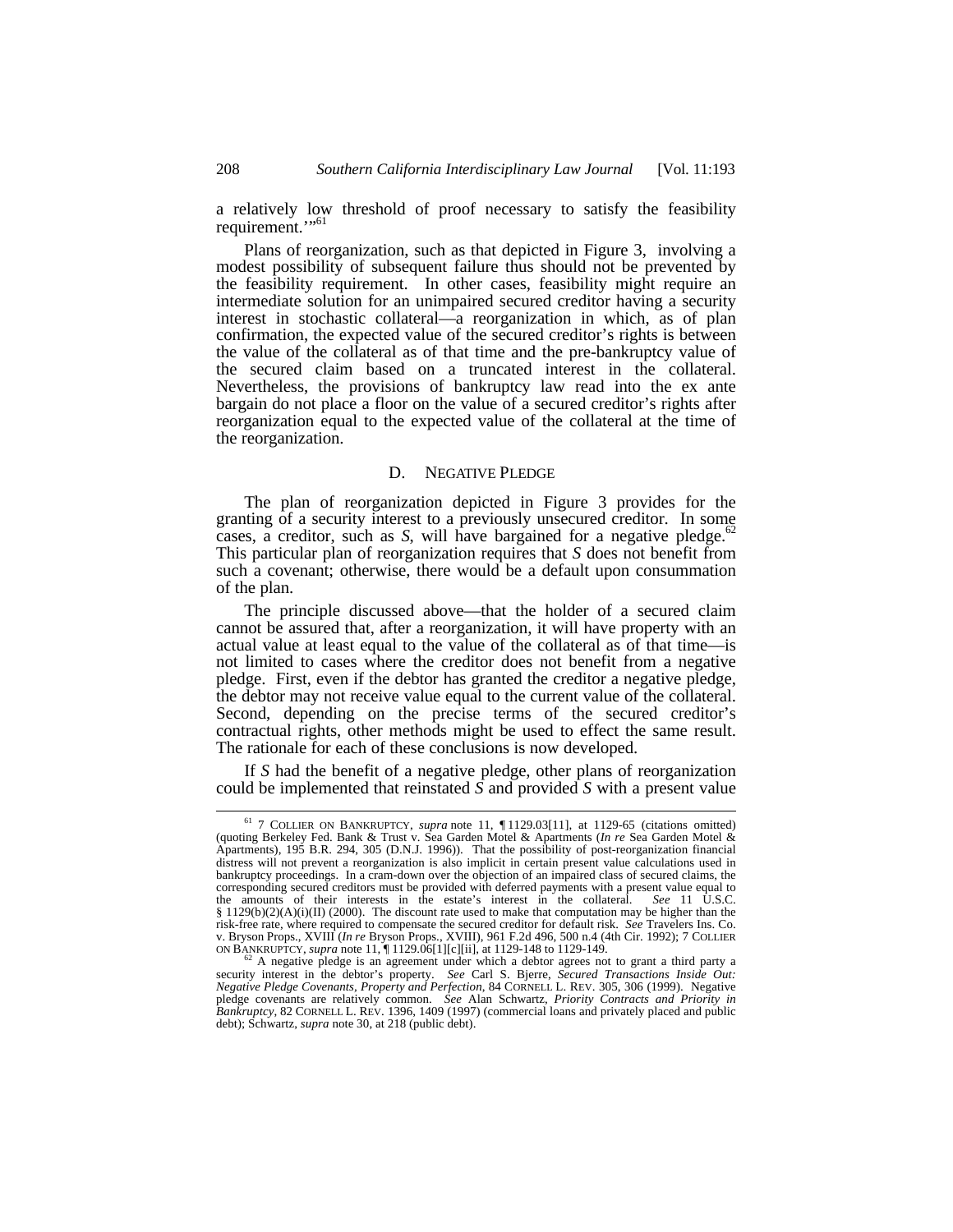of less than \$20. That is, it is not the case that a secured creditor benefiting from a negative pledge can be assured of possessing after a reorganization property of a value at least equal to the lesser of the amount of its claim or the present value of the collateral. For example, revising the plan of reorganization depicted in Figure 3 to provide that *U* received unsecured debt of \$55 and all the equity would result in *S* having claims worth \$19.46 after the reorganization (continuing to disregard issues of the time value of money, interest, and risk aversion).<sup>63</sup> The example illustrated in Figure 3, in which *U* receives a security interest, is used because it emphasizes the extent to which the reorganization appears feasible. There is a tradeoff between feasibility and granting *U* a security interest in the reorganized debtor's assets. A greater security interest allows plans that are more likely to meet a feasibility standard.

A variety of mechanisms may be used in various contexts to implement the equivalent of a security interest that would not violate a negative pledge. For example, a plan of reorganization might result in conveying all the debtor's assets to a new subsidiary that would incur debt in the reorganization, with the debtor's assets after the reorganization consisting solely of all the equity of this newly formed subsidiary. The effect on the reinstated creditor, an outcome that is implemented in various contexts, is sometimes called "structural subordination."<sup>64</sup> In such a case, reinstatement of a secured creditor's claim would result in the reinstated claim being subordinated in practice—by the corporate structure—to all the debts of the subsidiary.<sup>65</sup> Repayment of the reinstated claim would be junior to all debts of the subsidiary, as payment of the reinstated claim could come from dividends paid by the subsidiary, payment of which is junior to all debts of the subsidiary. As in the case of the negative pledge, whether this scheme would work, or whether another approach would be used, would depend on the precise terms of the reinstated contract.

The purpose of this discussion is not to provide a comprehensive list of the methods by which a negative pledge can be avoided. Effecting those desires is a traditional obligation of a corporate lawyer, $66$  and the precise

-

<sup>63</sup> This amount is computed as follows:  $.75 \times $20.00 + .25 \left[ $5.00 + \left( \frac{$13.00}{\$15.00 + \$55.00} \right) \right] \right]$ \$60.00  $\left[ $5.00 + \left( \frac{$15.00}{$15.00 + $55.00} \right) $60.00 \right]$  $\frac{$15.00 + \left( \frac{$15.00}{\$15.00 + \$55.00} \right)}$  $\left(\frac{$15.00}{$15.00 + $55.00}\right)$ ſ  $\times$ \$20.00 + .25 \$5.00 +  $\frac{$12,00}{$15.00 + $55.00}$  \$60.00  $.75 \times \$20.00 + .25 \Big| \$5.00 + \Big( \frac{\$15.00}{\frac{1}{25}} \Big| \$60.00 \Big| \Big|$ 

<sup>66</sup> *Cf.* Stark, III, et al., *supra* note 64 (discussing spin-offs that expropriate wealth from bondholders).

<sup>64</sup> *See, e.g.*, F. John Stark, III, J. Andrew Rahl, Jr., & Lori C. Seegers, *"Marriott Risk": A New Model Covenant to Restrict Transfers of Wealth from Bondholders to Stockholders*, 1994 COLUM. BUS. L. REV. 503, 517 n.52 (1994).<br><sup>65</sup> Under the doctrine of substantive consolidation, a court has the power to disregard such a

corporate structure. "The power to consolidate is one arising out of equity, enabling a bankruptcy court to disregard separate corporate entities, to pierce their corporate veils in the usual metaphor, in order to reach assets for the satisfaction of debts of a related corporation." James Talcott, Inc. v. Wharton (In re<br>Conti create a single fund from which all claims against the consolidated debtors are satisfied; duplicate and inter-company claims are extinguished; and, the creditors of the consolidated entities are combined for purposes of voting on reorganization plans." Alexander v. Compton (*In re* Bonham), 229 F.3d 750, 764 (9th Cir. 2000). *See generally* 2 COLLIER ON BANKRUPTCY, *supra* note 11, ¶ 105.09, at 105-84 to 105-104 (discussing substantive consolidation). Thus, there is some risk this structural subordination would not be respected in a subsequent proceeding.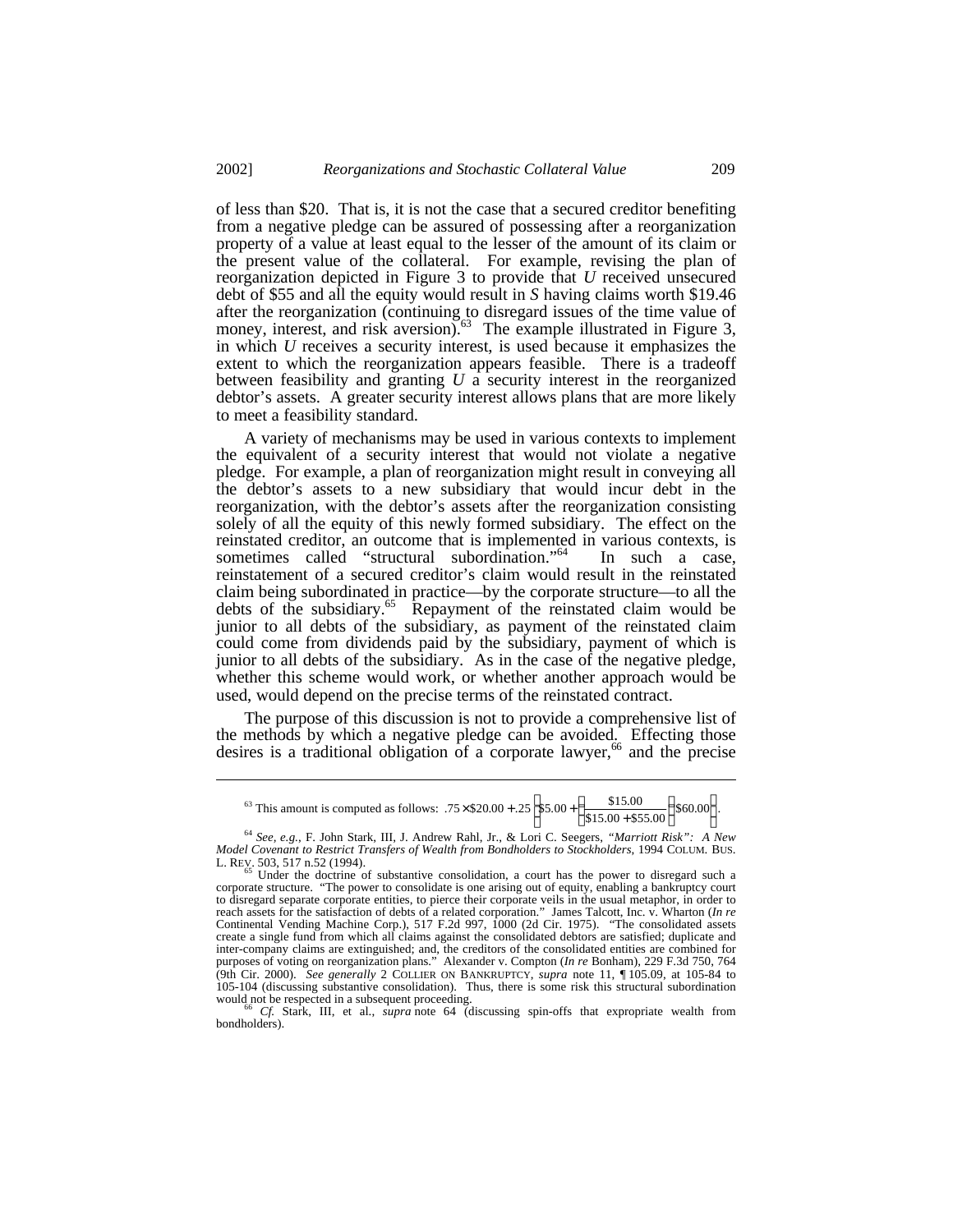method used depends on the particular language of the covenants to be evaded. This discussion of secured creditors benefiting from a negative pledge demonstrates that the presence of a negative pledge does not assure that the holder of a secured claim, after a reorganization, will have property with an actual value at least equal to the value of the collateral as of the time of the reorganization.

One final observation merits mention. The plan of reorganization depicted in Figures 3 and 4 preserves the pre-reorganization value of the secured creditor *S*. The pre-reorganization value of secured creditor *S*, however, is not a floor on the value of its position immediately following a reorganization. An alternative plan of reorganization to that depicted in Figure 3, assigning creditor  $U$  more debt, thereby decreasing the value received by creditor *S*, could be implemented. Using the structural subordination method described above, the entire unsecured portion of *S*'s claim could be subordinated to *U* in a reorganization.

# E. CONCLUSIONS

One can dispute whether, in the context of assessing the allegiance of Bebchuk and Fried's proposal to the ex ante bargain, a proper conception of the ex ante bargain of a secured creditor should be viewed as incorporating—or being implicitly modified by—the terms of bankruptcy law. Regardless of how one chooses to resolve that question, however, a secured creditor is not always entitled to receive in a reorganization, with respect to the secured portion of its claim, property of an actual value equal to the actual value of the collateral at that time (up to the amount of the claim).

If bankruptcy law is not considered to be incorporated into the explicit bargain, the creditor is entitled to receive the value of the collateral (up to the value of the claim) where the claim is then matured (but for the bankruptcy). But, where the claim is not matured (but for the bankruptcy) and the collateral value is stochastic, respecting the ex ante bargain may require that the creditor receive less than the value of the collateral at that time.

If, on the other hand, bankruptcy law is considered to be part of the ex ante bargain, the reinstatement provisions allow for similar outcomes, albeit with more dispersion. In some cases, depending on the terms of the explicit contract, reinstatement may yield the creditor property of diminished value. In other cases, the reinstatement provisions when coupled with the feasibility requirement may provide for the secured creditor to come through the reorganization with a claim whose value was increased by the reorganization.

The reinstatement provisions also allow for reinstatement of claims that were in default before bankruptcy.<sup>67</sup> Thus, considering the ex ante bargain

<sup>67</sup> *See* 11 U.S.C. § 1124(2) (2000) (not conditioning reinstatement on the absence of a pre-petition default).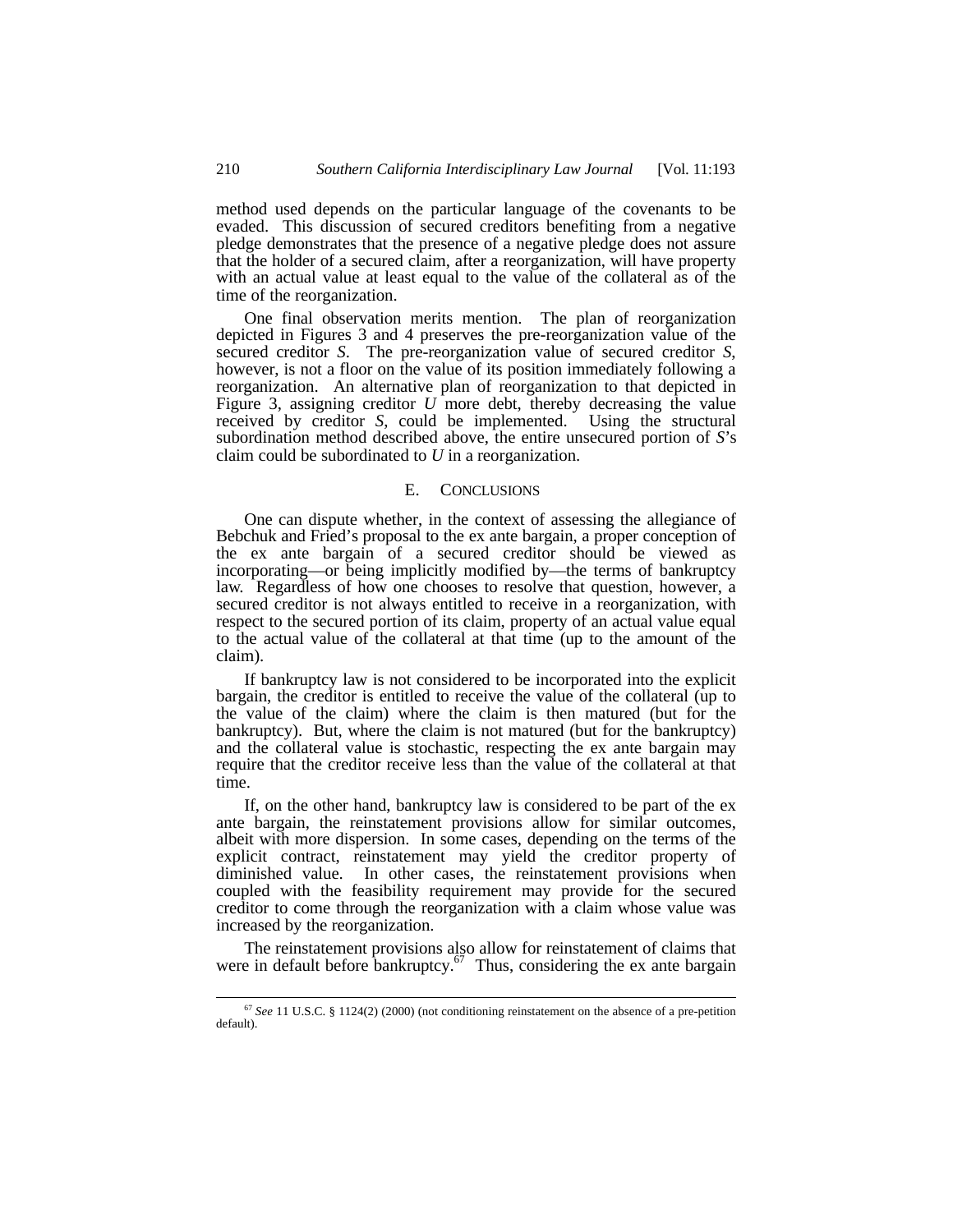as incorporating the reinstatement provisions of bankruptcy law expands the set of reorganizations as to which the secured creditor, with respect to the secured portion of its claim, may be entitled to less than the current value of the collateral.

# III. BEBCHUK AND FRIED'S PROPOSAL

# A. DETAILS OF THE BEBCHUK AND FRIED PROPOSAL

Bebchuk and Fried propose a multi-stage, market-based method for addressing secured claims in a reorganization. The method flows from their reconceptualization of a secured claim as comprising two constituent elements: (i) a nonrecourse note, secured by the collateral, having a face amount equal to the amount of the secured claim and (ii) an unsecured (residual) part. $^{68}$  To value the original secured claim (i.e., the claim having these two constituent components), they propose that, in the context of a sale of the debtor firm as a whole:<sup>6</sup>

first, the secured claim is divided into these two constituent elements;

second, shortly before the end of the bankruptcy proceedings, the nonrecourse note is sold in an auction;

third, the cash raised from this auction would pay the secured portion of the original secured claim;

fourth, cash raised from the sale of the debtor is used to pay unsecured claims, including any unsecured portion of this secured claim (the amount of which now can be determined by reference to the value attributed to the nonrecourse note); and

fifth, shortly thereafter, the bidder winning the auction of the nonrecourse note can auction the collateral and keep the proceeds, up to the face amount of the note. $\frac{70}{2}$ 

It is possible that a debtor may value collateral more than any other potential owner. A market-based substitute for Chapter 11 has to address how such a debtor can retain the collateral. One problem is that, as the debtor is necessarily in financial distress, liquidity problems may prevent the debtor from being able to pay for the collateral at that time.<sup>7</sup>

Part of the complexity of Bebchuk and Fried's proposed mechanism is due to their attempt to address this concern. They separate any foreclosure sale from the valuation of a secured claim, postponing any foreclosure sale until after the debtor emerges from bankruptcy. That postponement should,

<sup>68</sup> *See* Bebchuk & Fried, *supra* note 15, at 2411–12. <sup>69</sup> Bebchuk & Fried also discuss the application of this method to resolutions other than a sale of the firm as a whole (bargaining and options). *See id.* at 2427–29.

<sup>70</sup> *See id.* at 2412–14. <sup>71</sup> *See id.* at 2392.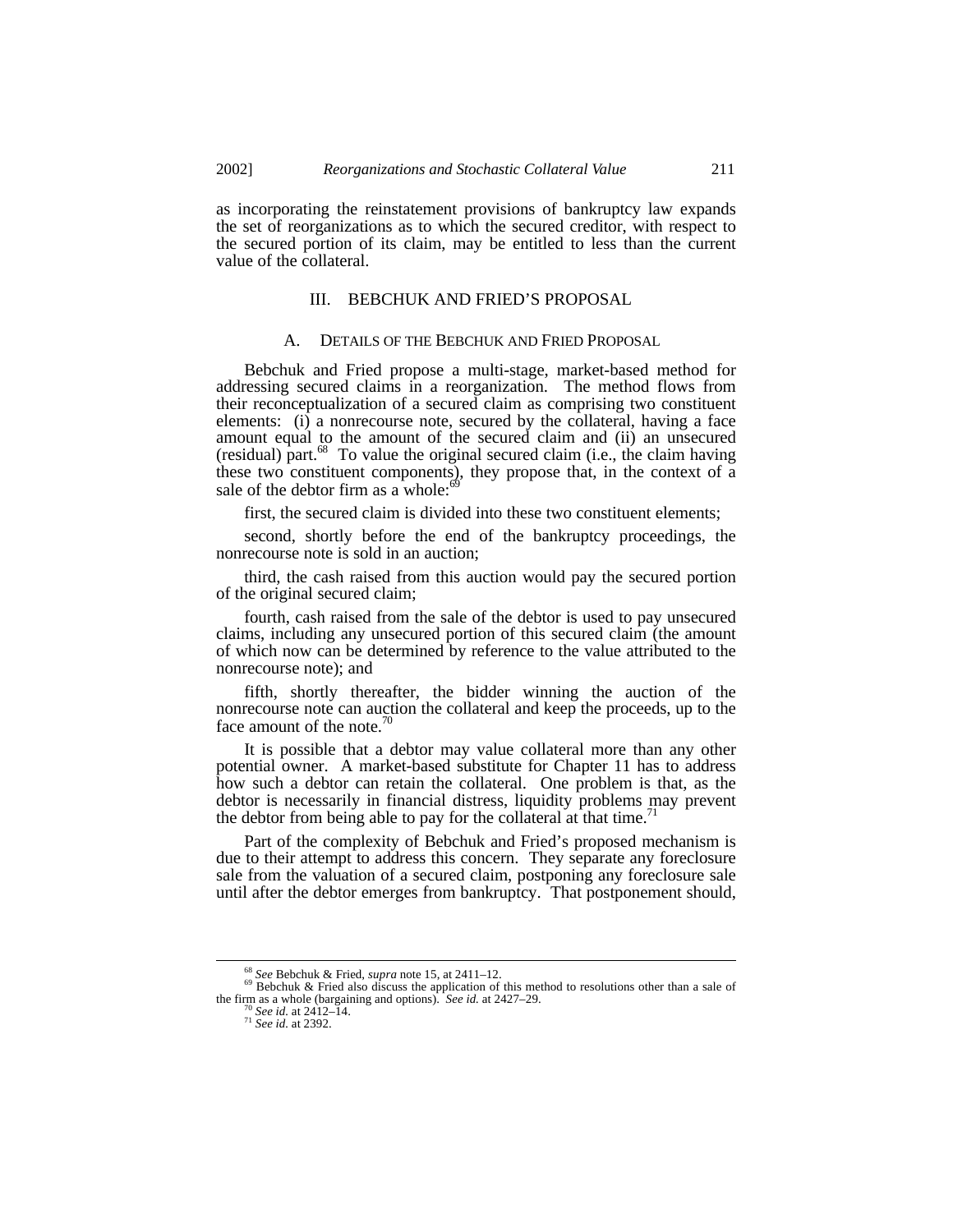in their view, mitigate liquidity problems of a debtor that attaches unique value to the collateral and should retain it.<sup>72</sup>

There are theoretical objections to the proposition that the winning bid in an auction produces an accurate valuation.<sup>73</sup> Of course, the relevant inquiry is whether an auction provides an accurate price at an appropriate cost, relative to available alternatives. But, even if the auction mechanism produces accurate valuations, the auction may result in overpayment to the secured creditor.

The last step in Bebchuk and Fried's method involves a sale of the collateral. They contemplate the nonrecourse note sold in the auction will be due shortly after the debtor's emergence from bankruptcy proceedings, that is, any foreclosure sale of the collateral would occur shortly after that emergence.<sup>74</sup> A proper pricing in the foreclosure sale would result in the sale proceeds being equal to the expected value of the collateral. The nonrecourse note would therefore be valued in the auction referenced after second, above, $75$  based on the expected value of the collateral.<sup>76</sup>

As Bebchuk and Fried envision the scheme, the secured creditor can "bid in" its claim in an auction of the nonrecourse note.<sup>77</sup> That allows a creditor to place a bid in the amount of its claim, where payment, in the case of a winning bid, is made in the form of a release of the claim.<sup>18</sup>

If the secured creditor understands the property to be worth at least the value of its claim, Bebchuk and Fried's mechanism allows this creditor to receive property of a value equal to the amount of the claim. Drawing on the illustration depicted in Figure 1, consider a nonrecourse claim in the amount of \$20, on property worth \$20, consisting of a seventy-five percent chance of being worth \$25 and a twenty-five percent chance of being worth \$5. The creditor is permitted to "bid in" its claim of \$20 for the nonrecourse note. Thus, the auction will produce a winning bid of at least \$20. If the secured creditor prevails in the auction, it can similarly bid \$20 in the subsequent foreclosure sale for the note it owns. The creditor will receive, in the end, either \$20 or the collateral (worth at least \$20).<sup>79</sup>

<sup>72</sup> *See id.* at 2425.

<sup>73</sup> *See, e.g.*, Bernard S. Black, *Bidder Overpayment in Takeovers*, 41 STAN. L. REV. 597, 625 (1989) ("In an auction of an asset of uncertain value, bidders are vulnerable to the 'winner's curse': Even if they estimate value accurately on average, they win the bidding primarily when they overestimate an asset's true value, and thus tend to overpay on average."). The possibility of a winner's curse may depress bidding, producing an indeterminate effect on price.

<sup>74</sup> *See* Bebchuk & Fried, *supra* note 15, at 2424.

<sup>75</sup> *See supra* text accompanying notes 69–70.

 $\frac{76}{2}$  Bebchuk and Fried note the value received in an auction of an undersecured nonrecourse note may not precisely match the value of the collateral. *See infra* note 79.

Bebchuk & Fried, *supra* note 15, at 2421.

<sup>&</sup>lt;sup>78</sup> See generally Andrea Coles-Bjerre, *Trusting the Process and Mistrusting the Results: A*<br>*Structural Perspective on Article 9's Low-Price Foreclosure Rule*, 9 AM. BANKR. INST. L. REV. 351, 356 n.24 (2001). "When a secured party bids in all or part of its indebtedness, no money changes hands; rather than paying money to itself, the secured party simply credits the debtor with, or forgives, the portion of the debt that has been bid in." *Id. citing* Donald J. Rapson, *The Efficient Treatment of Deficiency* 

Bebchuk & Fried note the proceeds of the auction of the nonrecourse note may be slightly less than the value of the collateral, to account for the possibility of depreciation of the collateral between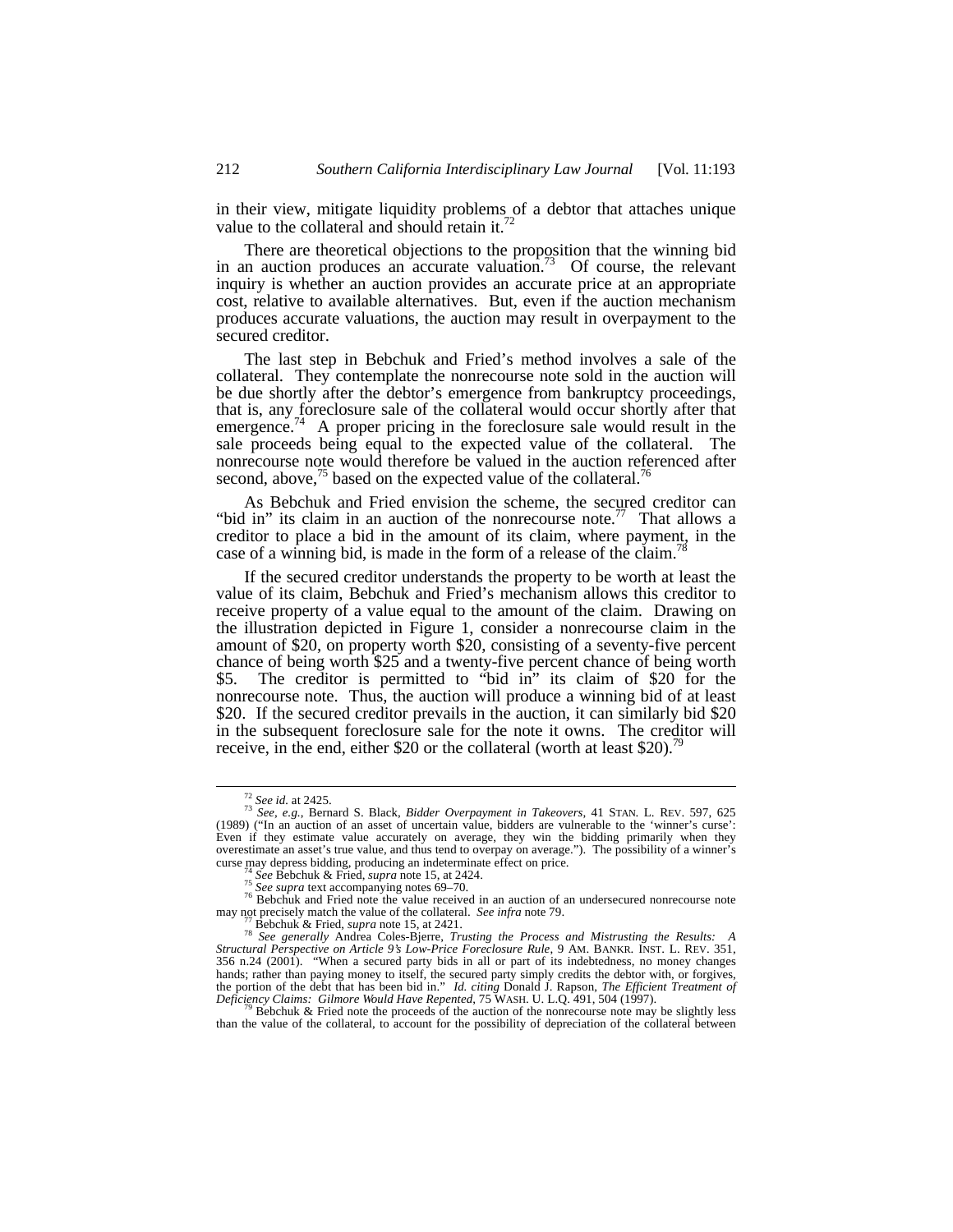Bebchuk and Fried recognize the possibility that the secured creditor's claim may not be matured.<sup>80</sup> Under their scheme, where a claim is not matured, "its value would be discounted to reflect the time value of  $\frac{1}{2}$  money."<sup>81</sup>

Where the due date is a material period of time in the future, the outcome may be substantially affected by the choice of a discount rate. Choice of an appropriate discount rate is not trivial. In various contexts, courts currently are required to select an appropriate discount rate. For example, payments to be made to a dissenting, impaired creditor under a plan may be required to be discounted to confirm that the creditor is receiving property of a value not less than the value that would be received in liquidation.<sup>82</sup> Inconsistent procedures have been used in this context and other various contexts to select a discount rate.<sup>8</sup>

For the reasons discussed in Parts I and II, even disregarding the indeterminacy in the choice of an appropriate discount rate, this auction mechanism may allow the secured creditor to realize more than its ex ante bargain.

# B. CALL OPTION REFINEMENT

Bebchuk and Fried's proposal can be reformulated to provide an approximation of the ex ante bargain. This refinement arises from reconceptualizing the collateral as two separate components, a call option<sup>84</sup> and the collateral subject to that call option, in only one of which (the

-

The current law reflects an assessment that the cost of attempting to accommodate that level of precision in claim valuation, adjusting a creditor's claim for differences between the interest rate due on the claim and the market rate, is not worth the cost. *See id.* ¶ 502.03[3][a], at 502-26 (describing a "rule of convenience"). Bebchuk and Fried do not clarify why, in their view, the approximation provided under current law is not cost-effective.

<sup>82</sup> *See* 11 U.S.C. § 1129(a)(7)(A)(ii) (2000).

<sup>84</sup> "A call option gives the owner the right to buy an asset at a fixed price during a particular time period." STEPHEN A. ROSS, JEFFREY JAFFE, & RANDOLPH W. WESTERFIELD, CORPORATE FINANCE 547 (5th ed. 1999).

that auction and a subsequent disposition of the collateral. *See* Bebchuk & Fried, *supra* note 15, at 2416 n.102. This minor deviation will be disregarded.

<sup>80</sup> *See id.* at 2411 n.95.

 $81$  *Id.* More precisely, they assume the loan is "due." Current law provides unmatured claims can give rise to a claim in bankruptcy. *See supra* note 38. A claim for unmatured interest, however, will be disallowed. *See* 11 U.S.C. § 502(b)(2) (2000). Thus, under current law, a creditor owed an unmatured claim bearing interest at an above-market rate has a claim in bankruptcy less than the actuarial value of its claim, and a creditor with a claim bearing interest at a below-market rate has a claim in bankruptcy greater than the actuarial value of its claim. There is, however, an adjustment made for original issue discount debt. *See* 4 COLLIER ON BANKRUPTCY, *supra* note 11, ¶ 502.03[3][b][i], at 502-28 to 502-29.

<sup>83</sup> *See* 7 COLLIER ON BANKRUPTCY, *supra* note 11, ¶ 1129.06[1][c], at 1129-147 (noting use of the creditor's cost of funds, the rate of interest the payments would be required to bear in the market, and a specially crafted interest rate based on a spread over the risk-free rate). *See generally* Pension Benefit Guar. Corp. v. CF&I Fabricators, Inc. (*In re* CF&I Fabricators of Utah, Inc.), 150 F.3d 1293, 1296, 1300–01 (10th Cir. 1998) (affirming a trial court's use of a discount rate in valuing a claim, reflecting a<br>"'prudent investor' valuation method," producing a value of \$124 million, in lieu of a lower rate put<br>forth by the EBP, Inc., 172 B.R. 241, 245–46 (Bankr. N.D. Ohio 1994) (holding it is improper to use the rate on U.S. Treasury Bills as the discount rate in calculating the present value of payments to be made by a small, closely-held business under a plan, for purposes of assessing compliance with 11 U.S.C. § 1129(a)(7)(A)(ii), which calls for receipt, by an impaired class, of property of a value not less than the amount that would be received in liquidation).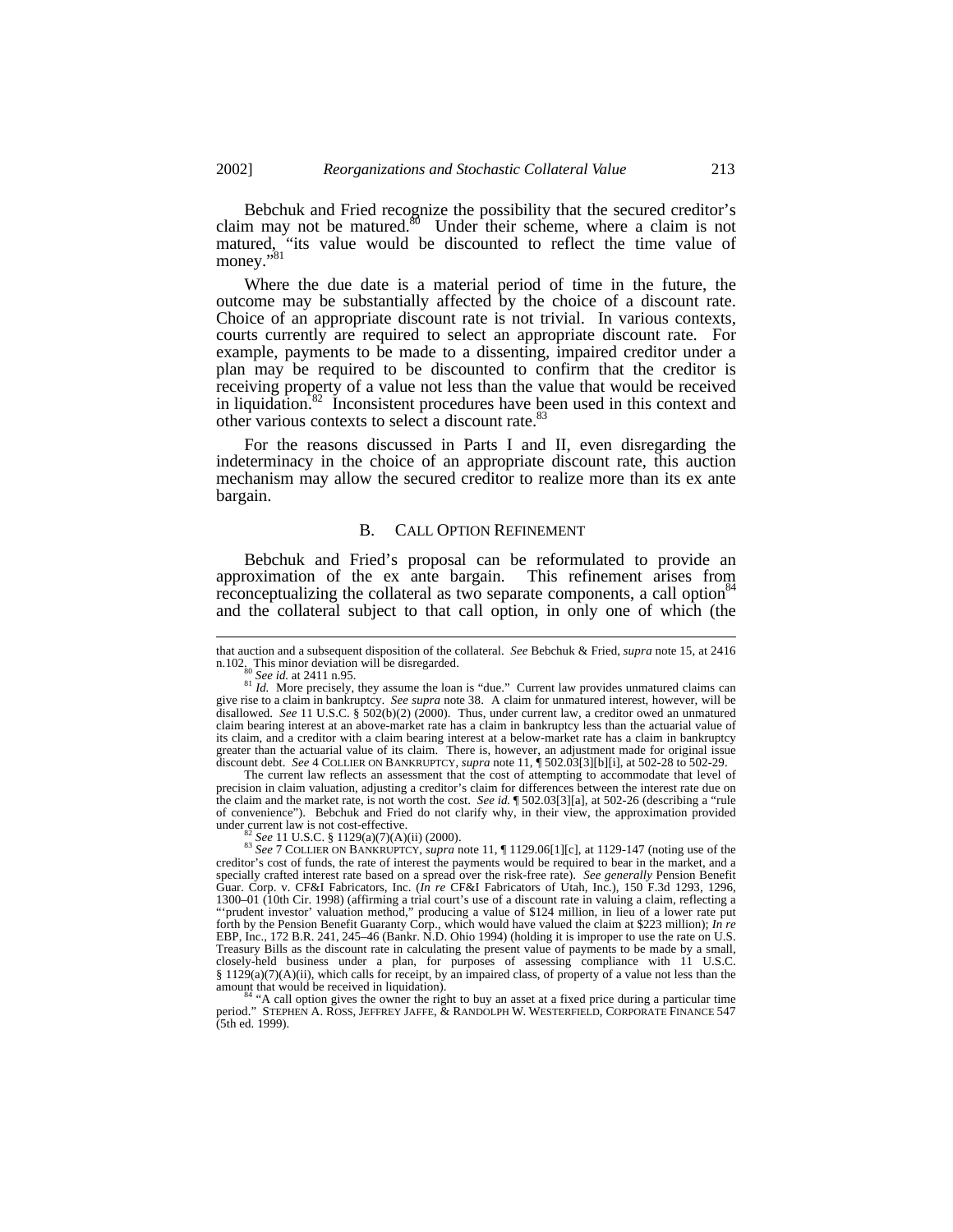collateral subject to that call option) does the creditor have a security interest.

Consider a hypothetical "call option" written on the collateral. The option has an exercise price of the amount of the debtor's claim and can be exercised only at the time the creditor's claim comes due and payable.<sup>85</sup> The nonrecourse claim can be reconceptualized as having a security interest in property (the collateral) subject to this call option. That is, the security interest is junior to this call option. Where feasible, separating the collateral into these two components allows one to value the nonrecourse component properly.

Consider what Bebchuk and Fried would classify as the nonrecourse component of the secured claim depicted in Figure 1. There would be a nonrecourse claim of \$20, due in one year, on collateral worth \$20, consisting of a seventy-five percent chance of being worth \$25 and a twenty-five percent chance of being worth \$5. Hypothesize the collateral as being subject to a call option, exercisable for  $$20$  at the time the original secured obligation would become due. The call option is considered an asset owned by the debtor, not subject to this security interest. This reformulation of Bebchuk and Fried's proposal produces a proper valuation of the nonrecourse claim. In the first possible outcome (the property is worth \$25), the value of the property securing the claim (\$20—the value of property worth \$25 subject to a European call option, exercisable at the due date of the debt, with an exercise price of \$20) equals the value of the claim.<sup>86</sup> In the second outcome, the value of the property securing the claim equals the value of the property (\$5), as the call option would expire unexercised. This formulation is a limited (i.e., property-specific) This formulation is a limited (i.e., property-specific) application of the familiar view, for valuation purposes, of the equity of a firm as a call option on the assets of the firm. $8<sup>8</sup>$ 

Thus, one can use a market-based mechanism to value the nonrecourse constituent element of a secured claim. It is problematic, however, to value the other, unsecured element of the claim through a market-based mechanism. The problem is illustrated with an example.

Consider again the secured claim owned by *S* as depicted in Figure 1. The nonrecourse element of *S*'s claim is worth \$16.25. That is computed as:

$$
.75 \times \$20.00 + .25 \times \$5.00 = \$16.25
$$

That is the value, subject to the small discrepancy discussed above,<sup>88</sup> that would be realized through the two-step auction mechanism outlined by

<sup>85</sup> Discussion of the precise time the option would be exercisable is postponed. *See infra* Part III.C.

The option would be a "European" option—exercisable only at its expiration—as distinguished from an "American" option—an option exercisable at any time up to the expiration date. *See* ROSS ET AL., *supra* note 84, at 546.

Again, for ease of illustration, the time value of money is neglected.

<sup>87</sup> *See* Fischer Black & Myron Scholes, *The Pricing of Options and Corporate Liabilities*, 81 J. POL. ECON. 637, 649–50 (1973). <sup>88</sup> *See supra* note 79.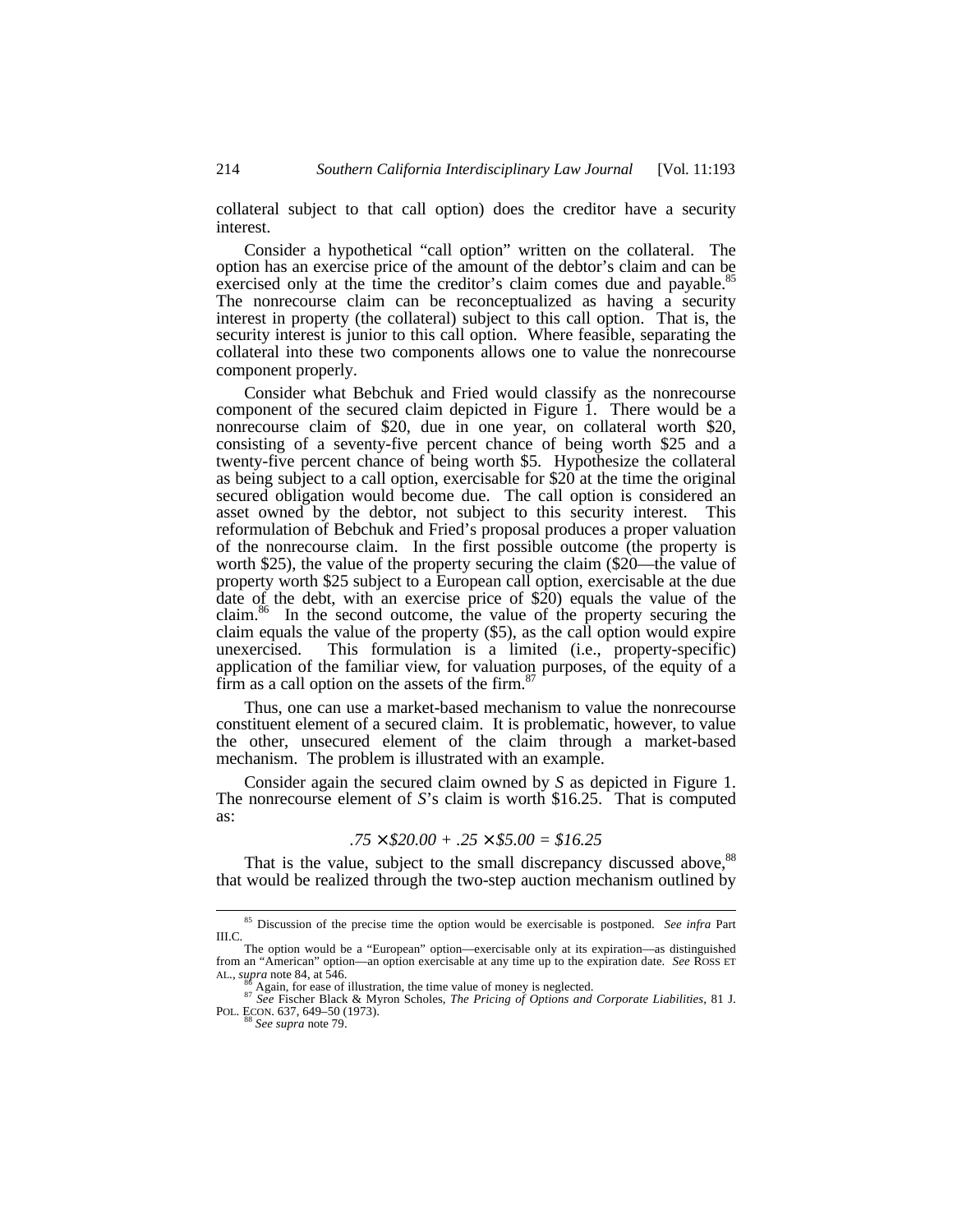Bebchuk and Fried, if the collateral were subject to a call option at \$20.00. One can compute this value by examining the foreclosure sale first and working backward to the auction of the nonrecourse note. The collateral, subject to this call option, is worth \$16.25, as computed above. That is less than the face amount of the nonrecourse note (\$20.00). Because the nonrecourse note would be due and payable immediately and the collateral value at that time is less than the face amount of the note, the holder of the nonrecourse note could retain in full the proceeds of the sale of the collateral (\$16.25).

Valuation of the second component, into which Bebchuk and Fried divide a secured claim—the unsecured portion—through a market-based mechanism is, however, problematic. One might attempt to compute the value of the unsecured portion of the claim as follows:

$$
\left[\frac{$20.00 - $16.25}{$($20.00 - $16.25) + $80.00}\right] $60.00 = $2.69
$$

The principle would be that the secured creditor has an unsecured claim equal to the difference between the face amount of its claim (\$20.00) and the value of the nonrecourse portion (\$16.25), representing a deficiency of \$3.75. Of the assets not subject to a security interest (\$60.00), one could give *S* a proportional interest. The amount of the other unsecured claims is \$80.00, and providing *S* a proportional interest gives *S* a value of \$2.69 for its unsecured claim. Of the total \$80.00 in assets, *S* receives  $$16.25 + $2.69$ , or \$18.94.

That outcome overcompensates *S*. As described above,<sup>89</sup> *S* should receive \$18.62. The discrepancy occurs because the aggregate amount of the unsecured claims varies between possible outcomes, in response to variation in the value of the nonrecourse (i.e., secured) portion. The aggregate amount of the unsecured claims is in the denominator of a fraction used to compute the amount to be paid on each unsecured claim. When one takes the expected value of a quotient, that is not, in general, the same as taking the ratio of the expected values of the numerator and the denominator.<sup>90</sup>

#### C. CALL OPTION EXERCISE DATE(S)

There are other practical problems in implementing this market-based solution. Most significantly, it may be difficult to select the exercise date of the call option. Faithfulness to the ex ante bargain requires addressing

 $rac{1}{2}(4)$  $\frac{1}{2}(2) + \frac{1}{2}$ 1 +

<sup>89</sup> *See supra* Part I, fig.2 and accompanying text.

 $90$  For example, if some event has two equally likely outcomes,  $1/2$  and  $1/4$ , the expected value is 3/8; it does *not* equal 1 , or 1/3.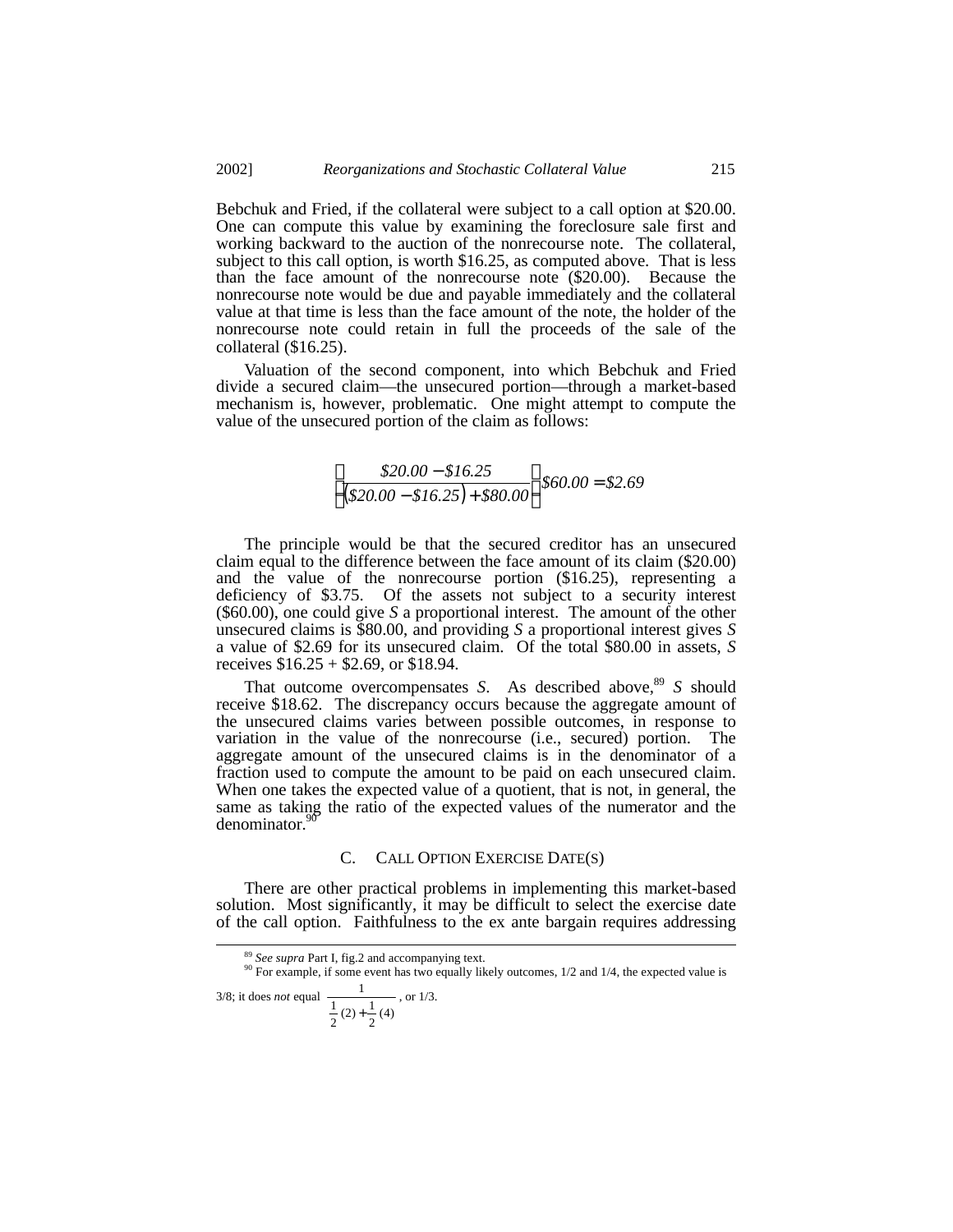how this call option should incorporate the possibility that a secured claim may have been accelerated by its terms.

Consider again the debtor depicted in Figure 1. Secured creditor *S*'s claim, although not ordinarily due until one year from the date of the reorganization, may contain financial covenants that allow for the claim to be accelerated. Under the ex ante bargain, an acceleration would allow the creditor to foreclose on the collateral, which raises the issue of how the call option refinement to the Bebchuk and Fried proposal should accommodate that circumstance.

Initially, one might consider having multiple call options—a call option on the collateral exercisable at maturity and one or more call options exercisable upon the occurrence of a default. For reasons detailed below, a single call option, exercisable on the earliest event in which the secured creditor *S* could have demanded payment in full, produces a reasonable result.

Under the ex ante bargain, the secured creditor *S* has the right to have his interest in the collateral valued whenever it has the right to have the entire claim paid. This would occur at maturity or at an earlier time when a covenant default was in existence.<sup>91</sup> It is the secured creditor who gets to select the time by choosing whether to demand payment.

Ordinarily, it will be in the secured creditor's interest to choose the earliest possible date. If the collateral will decrease in value over time (i.e., depreciate), it is in the creditor's interest to determine as early as possible the value of the secured portion of its claim. The converse circumstance, collateral whose expected value is anticipated to increase over time, seems to be rather unusual. Ordinarily, the value property is expected to have in the future, after accounting for the time value of money, should place a floor on its current value.<sup>92</sup> Where the collateral has a stochastic value, and some outcomes result in the creditor being oversecured and others result in the creditor being undersecured, having the collateral valued early (i.e., collapsing the probability distribution) is in the creditor's interest. Therefore, it would seem frequently to be the case that the proper answer would involve having the call option exercisable at the earliest time when secured creditor *S* could demand payment in full. That outcome minimizes the value of the call option, thereby maximizing the secured creditor *S*'s interest in the collateral.

In sum, to value the secured portion of a creditor's  $(S_2)$  claim  $(Claim_2)$ , having collateral *C2*, in a debtor being reorganized using the Bebchuk and Fried procedure, the nonrecourse note they propose to use to value  $S_2$ 's claim should be secured by collateral  $C_2$ , subject to (junior to) a call option

<sup>91</sup> Commercial loans frequently include such financial covenants. *See, e.g.*, NORA J. SCHNEIDER & JONATHAN R. HARRIS, *Senior Loan Agreements*, *in* 1 DRAFTING COMMERCIAL DOCUMENTS SERIES, 155, 239–41 (Mass. Continuing Legal Educ., Inc., Handbook Series No. 96-04.15, 1996) (form loan agreement containing financial covenants).<br><sup>92</sup> One would not normally expect the time value of money to be sufficient to cause a creditor to

delay foreclosure. Loans, however, frequently present such a situation. For example, a creditor might postpone foreclosure where the loan bears interest at an above-market rate.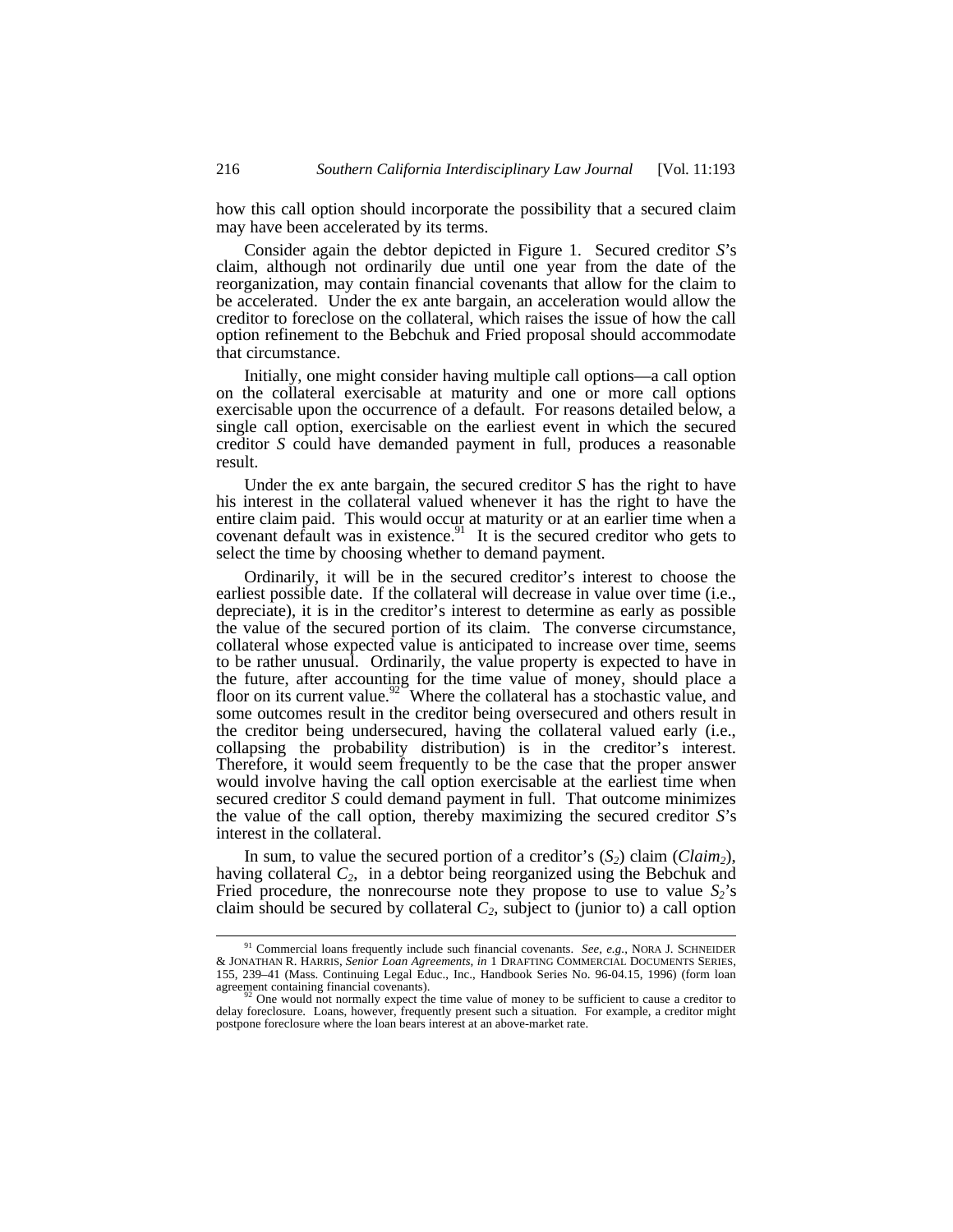having the following terms: the option would be exercisable at only one time. The first occurrence of an event that would have been a default under *Claim2* will cause the call option to become exercisable. If there is no such event, the exercise date would be the date *Claim2* ordinarily would mature. The exercise price would be the amount that would have been due on *Claim2* at that time.

In essence, the call option would, in some way, incorporate the defaults of *Claim2*. Some defaults, however, could not practicably be incorporated. For example, a default in payment of interest ordinarily would allow a creditor to accelerate an obligation.<sup>93</sup> But, it would not seem practicable to allow the call option to be triggered when the debtor hypothetically would have defaulted on payment of interest on *Claim2*.

#### D. CONCLUSION

This Article takes no position on whether Bebchuk and Fried's proposal itself is feasible. If their proposal is, in fact, preferable to the current law, some refinement of their proposal, implementing in part the call option features referenced above, could be even more preferable.

Limiting consideration to business reorganizations, there would be some collateral as to which implementing this refinement would not be feasible. For some types of collateral, collapsing the probability distribution of future states will be unlikely to change the resolution materially. Often, the additional cost of implementing a sale subject to a call option would not be cost-beneficial in the context of individual pieces of collateral having a relatively small dollar value. Transaction costs associated with a buyer having to deal with the possible call of property it acquired in a foreclosure sale would be prohibitive as to some types of assets.

In a reorganization, it would not be unprecedented for bankruptcy law to treat certain types of collateral separately. For example, bankruptcy law now does so as to aircraft.<sup>94</sup> Any thoughtful consideration of the Bebchuk and Fried proposal should include an examination of refining that proposal through a call option, of the type identified in this Article, on selected types of collateral.

# IV. CONCLUSIONS

Bebchuk and Fried have proposed a market-based method for valuing secured claims in bankruptcy. It involves bifurcating a secured claim into an unsecured portion and a secured, nonrecourse claim on the collateral.

This Article demonstrates that their proposal does not necessarily preserve the ex ante bargain as to secured claims that would not be due and payable, but for bankruptcy, where the collateral has a stochastic value.

<sup>93</sup> *See, e.g.*, SCHNEIDER & HARRIS, *supra* note 91, at 263, 269. <sup>94</sup> *See* 11 U.S.C. § 1110 (2000).